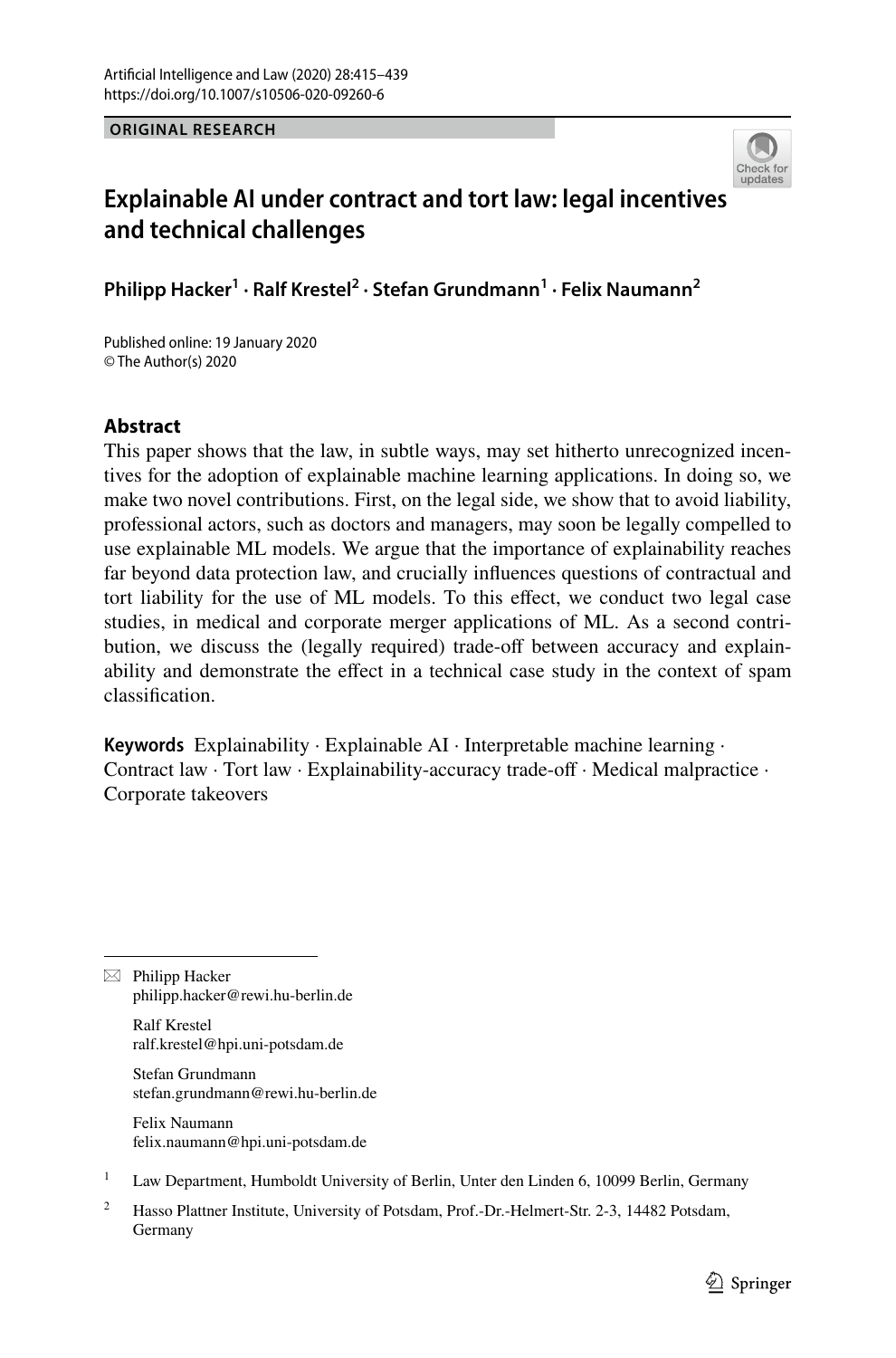#### <span id="page-1-0"></span>**1 AI and the law**

Machine learning is the most prominent and economically relevant instantiation of artifcial intelligence techniques (Royal Society [2017](#page-23-0)). While the potential of machine learning for economic decision-making contexts, from lending decisions to employment candidate selection, has long been recognized and implemented in the digital economy (Witten et al. [2016](#page-24-0); Cowgill [2017\)](#page-22-0), algorithmic models are increasingly emerging as the subject of an intense policy debate surrounding the legality of, and liability for, advanced machine learning applications (Reed et al. [2016;](#page-23-1) Calo [2016;](#page-22-1) Selbst [2019\)](#page-23-2).

In this debate, the problem of explainability of decisions reached with the help of machine learning tools has assumed a central role at the intersection of artifcial intelligence and the law. Today, most of this debate is focused, on the legal side, on data protection law (Wachter et al. [2017](#page-24-1); Selbst and Powles [2017;](#page-23-3) Doshi-Velez [2017](#page-22-2); Goodman and Flaxman [2016;](#page-22-3) Malgieri and Comandé [2017](#page-23-4); Wischmeyer [2018\)](#page-24-2). An intense scholarly debate has erupted over whether the General Data Protection Regulation (GDPR) includes a right to an explanation of automated decisions. In this paper, we seek to broaden the scope of this debate along two dimensions. First, we aim to show that explainability is an important legal category not only in data protection law, but also in contract and tort law. With legal requirements under the GDPR being largely unclear at the moment, it seems fruitful to inquire into the role of explainability in other legal areas. In fact, as we argue, contract and tort law, not data protection law, may eventually impose legal requirements to use explainable machine learning models. An upshot of this discussion is that the trade-of between explainability and accuracy, much discussed in the technical literature (Mori and Uchihira [2018;](#page-23-5) Rudin [2019\)](#page-23-6), sits at the heart of contract and tort liability for the use of AI systems.

Second, we empirically investigate that trade-off in an experiment on spam classifcation to show that the precise calibration of the trade-of crucially turns on the choice of the machine learning model, and the task it is employed for. This, in turn, has repercussions for the legal analysis concerning liability.

This paper therefore aims to show that it would be a mistake to assume a facile dichotomy of technology as an enabling and the law as a limiting factor for the deployment of machine learning technology in economic sectors. Rather, as we aim to highlight, artifcial intelligence and the law are interwoven and, often, mutually reinforcing: while it is true that the law does set certain *limits* on the use of artifcial intelligence, it also, and often in the same context, may in fact *require* the use of explainable machine learned models for economic agents to fulfll their duties of care. For example, to avoid liability for medical malpractice, doctors may soon have to rely on machine learning technology if a model can diagnose a disease (statistically) better than any human eye or brain could; similarly, companies may be obliged to incorporate machine learned models into their complex risk assessment strategies, if they are superior to traditional tools, in order to fulfll regulatory requirements for efective risk management. Machine learning research, in turn, can beneft from such legal requirements not only by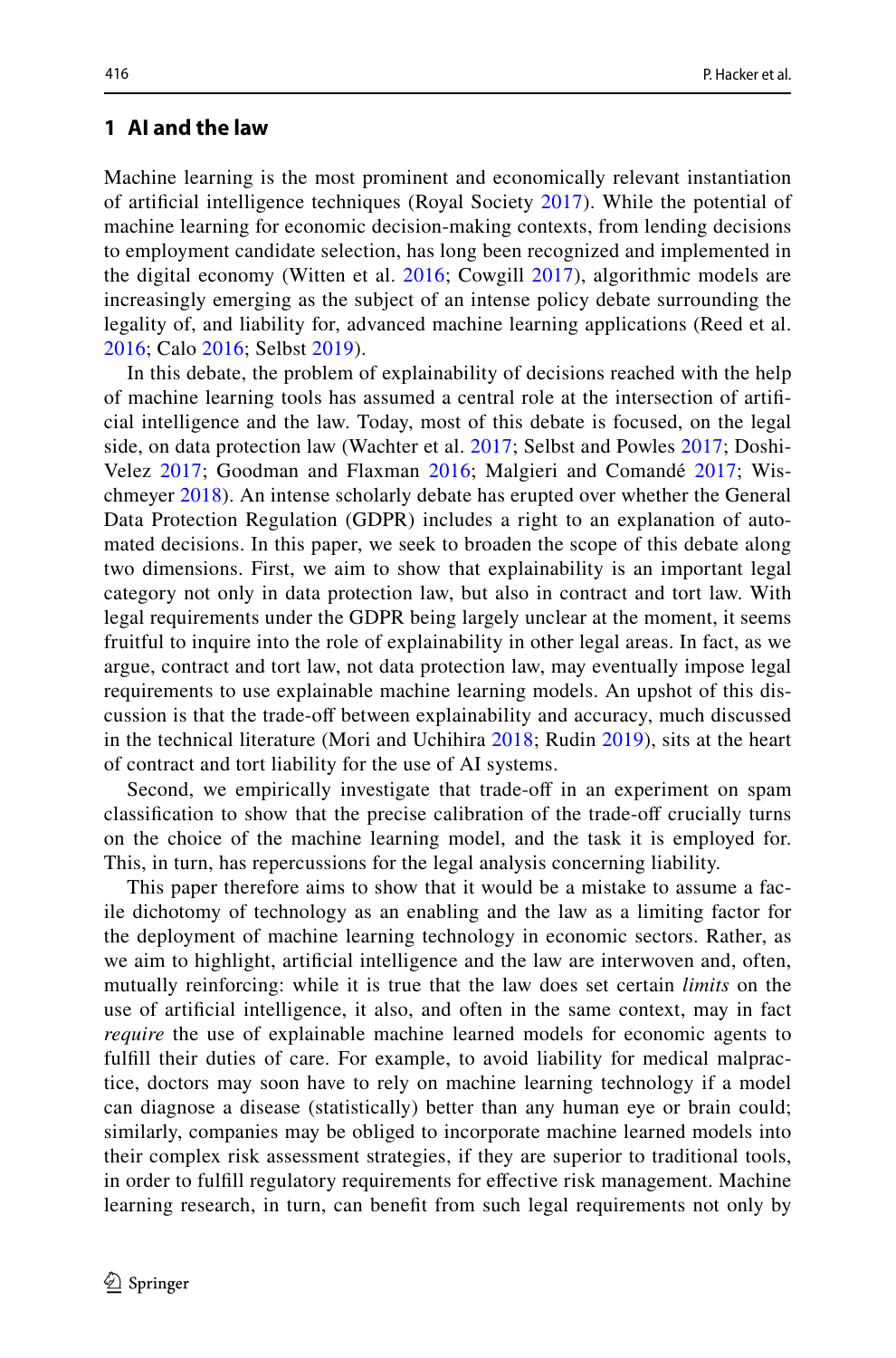increasing exposure of models to diferent situational contexts (providing additional opportunities for learning), but also by receiving incentives for the development of novel types of algorithms, such as explainable AI and user-friendly interfaces. Allowing this type of engagement between the user and the model will be crucial for human users, and society at large, to develop the trust in AI necessary for large-scale application and adoption (Lipton [2018;](#page-23-7) Ribeiro et al. [2016](#page-23-8)).

The remainder of this article is structured as follows: In Sect. [2](#page-2-0), we introduce the discussion surrounding explainability in AI and the law. Section [3](#page-4-0) is dedicated to two distinct case studies from the perspective of law on medical and corporate applications of AI. Section [4](#page-14-0) takes the perspective of computer science discussing the trade-off between explainability and accuracy. Finally, Sect. [5](#page-21-0) concludes the article.

## <span id="page-2-0"></span>**2 Explainability in AI and the law**

Developers of machine learning applications routinely have to make a choice between diferent types of models to optimize a task. Such types range from simple decision trees all the way to deep neural networks. To meet a regulatory burden, or to avert liability, decision makers have to choose a model that works well in the context at hand. To this extent, the law is agnostic as to the underlying model.

However, in recent years, explainability has emerged as a key factor informing model choice both from a technical and from a legal point of view. In technical terms, as we show in greater detail in Sect. [4,](#page-14-0) diferent models vary with respect to their degree of explainability. While there is no uniformly accepted defnition of explainability in machine learning, models can roughly be grouped into those that are interpretable ex ante and those that can be explained only ex post (Lipton [2018](#page-23-7); Rudin [2019\)](#page-23-6). Linear regression models, for example, are typically interpretable ex ante as the regression coefficients provide an understanding of the respective weights of the features used to make a prediction (Lapuschkin et al. [2019\)](#page-23-9). Deep neural networks, on the other hand, are typically so complex that specifc weights cannot be determined for individual features in a global manner, i.e., for all possible predictions (Lapuschkin et al. [2019](#page-23-9); Lipton [2018](#page-23-7); Rudin [2019](#page-23-6)). However, a number of studies have shown that it is often possible to identify ex post the features (input variables) that are responsible for a specifc output (Samek et al. [2017](#page-23-10); Montavon et al. [2017;](#page-23-11) Bach et al. [2015;](#page-22-4) Lapuschkin et al. [2019](#page-23-9); Ribeiro et al. [2016\)](#page-23-8).

In legal terms, explainability has almost uniquely been discussed as a possible requirement under data protection law (see refs in Sect. [1\)](#page-1-0). Particularly concerning the GDPR, scholars are divided over whether the regulation contains a right to explanation. The debate has focused on two provisions. Art. 22(3) GDPR holds that, in certain cases of automated processing, "the data controller shall implement suitable measures to safeguard the data subject's rights and freedoms and legitimate interests, at least the right to obtain human intervention on the part of the controller, to express his or her point of view and to contest the decision". Recital 71 of the GDPR, in discussing Art. 22(3) GDPR, famously states that the safeguards should, inter alia, include "the right [...] to obtain an explanation of the decision reached after such assessment". Since the right to explanation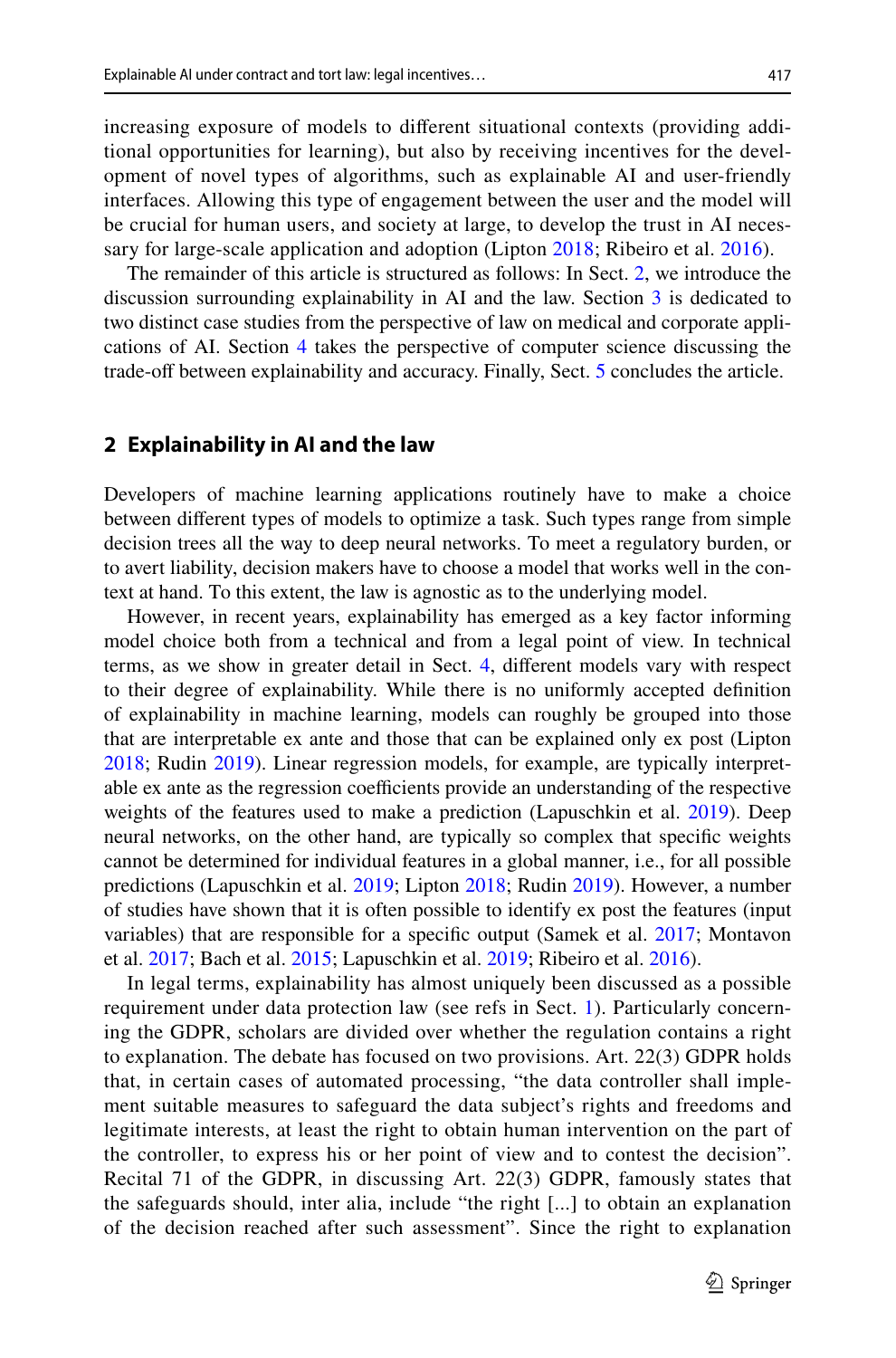is contained only in the (non-binding) recital, and not in the binding text of Art. 22(3) GDPR, most scholars agree that a right to an explanation of individual decisions, which could include global or local explanations, does not follow from Art. 22(3) GDPR (Wachter et al. [2017](#page-24-1); Goodman and Flaxman [2017;](#page-22-5) Selbst and Powles [2017](#page-23-3); Wischmeyer [2018](#page-24-2)).

This is not the end of the story for EU data protection law, however. Art. 15(1) (h) GDPR stipulates that, in the case of automated processing in the sense of Art. 22(1) GDPR, the controller must provide "meaningful information about the logic involved". Here, scholars are deeply divided over the implications of this provision. Some argue that it only refers to the general structure and architecture of the processing model, but that explanations about individual decisions or concrete weights and features of the model need not be provided (Wachter et al. [2017](#page-24-1); Malgieri and Comandé [2017](#page-23-4); Party [2017\)](#page-23-12). Others suggest that information can only be meaningful if it helps the data subject to exercise her rights under Art. 22(1) and (3) GDPR, which includes the right to contestation of the decision. Therefore, if specifc explanations of the decision, including the weights and factors used to reach it, are necessary to check the accuracy of the protection and to potentially challenge its correctness, such information needs to be provided (Selbst and Powles [2017](#page-23-3)). While this interpretation indeed affords the advantage of integrating Art.  $15(1)(h)$  into the purpose of Art. 22 GDPR, to which it explicitly refers, scholarly consensus is far from emerging and the question will likely have to be settled by the Court of Justice of the European Union. Furthermore, the entire provision hinges on the existence of automated processing in the sense of Art. 22(1) GDPR. However, for this to apply, the decision must be "based solely on automated processing". Hence, on the face of it, any kind of human intervention in the decision exempts the controller from the constraints of Art. 22 and Art. 15(1)(h) GDPR (Party [2017;](#page-23-12) Selbst and Powles [2017](#page-23-3); Wachter et al. [2017\)](#page-24-1). Therefore, explainability faces, at best, a highly uncertain future under the GDPR.

This is precisely why this article turns to contract and tort law to discuss the relationship between explainability and liability in these areas. In these domains, there are two ways in which the law does afect the adoption of machine learning models in practice. First, the question arises if certain actors indeed *have to* use ML models, instead of or at least complementing human decision making, to *avoid liability* if the model consistently outperforms humans (see below, under Sects. [3.1](#page-4-1) and [3.2\)](#page-10-0). We shall investigate this matter in two case studies: liability of medical doctors for failing to use ML diagnostics; and liability for corporate managers for failing to use ML company valuation tools in Mergers and Acquisitions (M&A). As the case studies show, the degree to which the law compels the adoption of ML tools is, inter alia, a function of their explainability. Second, liability for the selection of the precise machine learning model crucially hinges on the relationship between explainability and accuracy (or other performance metrics). However, as we show in Sect. [4](#page-14-0), in state-of-the-art models explainability and performance in terms of predication accuracy are often proportionally inverse: easily explainable models may perform poorly, while the currently best performing models are so highly complex that even expert developers can explain neither intuitively nor technically how the good results come about. Since this trade-off is also at the heart of questions of contract and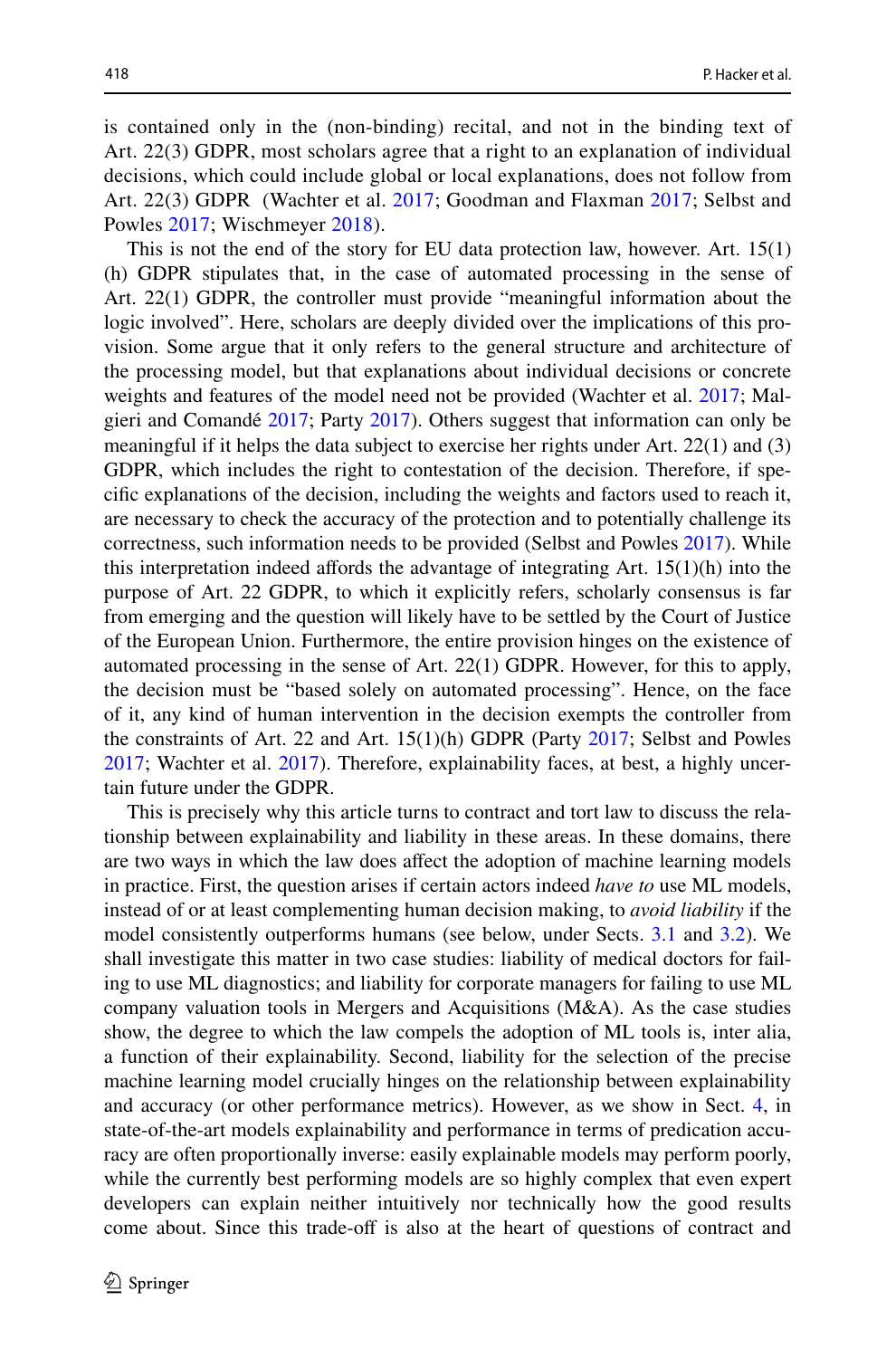tort liability, the technical explainability-accuracy trade-off replicates in the legal domain. We now turn to the case studies to elaborate these points further.

## <span id="page-4-0"></span>**3 Case studies**

Our two case studies, on medical diagnostics/malpractice and on corporate valuation/the business judgment rule, analyze recent advances in ML prediction tools from a legal point of view. Importantly, they go beyond the current discussion around the data protection requirements of explainability to show that explainability is a crucial, but overlooked, category for the assessment of contractual and tort liability concerning the use of AI tools. We follow up in Sect. [4](#page-14-0) on explainability proper, additionally implementing an exemplary spam classifcation, to discuss the trade-of between accuracy and explainability from both a technical and a legal perspective.

#### <span id="page-4-1"></span>**3.1 Medical diagnostics**

Medical diagnostics is a feld where technology and the law patently interconnect. The medical standard of care defnes contractual and tort liability for medical malpractice. However, this standard is itself shaped by state-of-the-art technology. If doctors fail to use novel, ML-driven methods, which are required by the applicable standard of care, liability potentially looms large. Conversely, if they apply models that result in erroneous predictions, they are equally threatened by liability. Importantly, both questions are intimately connected to explainability, as we argue below.

#### **3.1.1 The rise of ML diagnostics**

Indeed, ML models using a variety of techniques are increasingly entering the feld of medical diagnostics and treatment [overview in Topol [\(2019](#page-24-3))]. For example, researchers developed a model, based on reinforcement learning, for the diagnosis and optimal treatment of patients with sepsis in intensive care. The model, termed "AI clinician", analyzes the patient's state and selects appropriate medication doses (Komorowski et al. [2018](#page-22-6)). On average, the AI clinician outperformed human intensive care experts. In a large validation data set, diferent from the training data set, patients' survival rate was highest when the actual doses administered by human clinicians matched the AI clinician's predictions.In another recent study, a deep neural network was trained to detect Alzheimer disease based on brain scans (Ding [2018](#page-22-7)). Not only did the network outperform human analysts by an important margin; it also detected the disease an average 75 months before the fnal clinical diagnosis. This makes particularly efective early treatment medication available to patients much earlier. Supra-human performance could also be established in the detection of retinal diseases (De Fauw [2018\)](#page-22-8) and in heart attack prediction (Weng et al. [2017\)](#page-24-4).

ML is increasingly used in cancer diagnosis and treatment, too (Kourou et al. [2015](#page-23-13)). This is often due to advances in pattern recognition in images, a feld in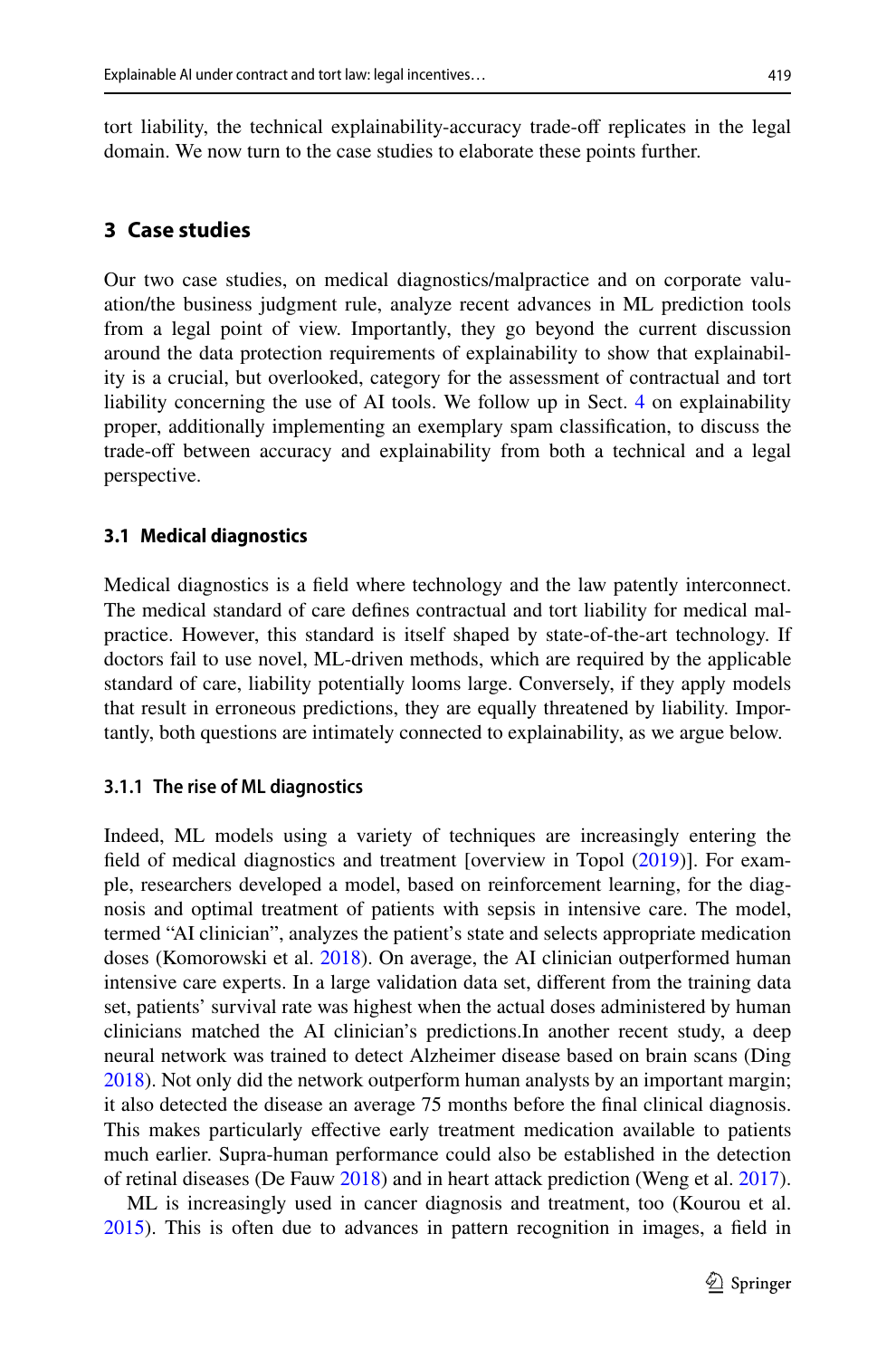which deep neural networks perform particularly well. Researchers trained a convolutional neural network (CNN) to identify skin cancer on the basis of images of skin lesions (Esteva et al. [2017](#page-22-9)). The CNN matched the performance of 21 boardcertifed dermatologists in the classifcation of two varieties of skin cancer (the most common and the deadliest version of skin cancer). Similarly, a Chinese ML was reported to have beaten a team of 15 experienced doctors in brain tumor recognition (Press [2018](#page-23-14)). However, not all that glitters is gold: IBM's Watson had, according to news reports, difficulties in correctly identifying cancer patients (Ross and Swetlitz [2018\)](#page-23-15), and hospitals were reported to cut back collaborations with IBM (Jaklevic [2017](#page-22-10)). This shows that rigorous feld validation is necessary before ML models can be safely used in medical contexts—an issue that informs our analysis of the legal prerequisites for the adoption of such models.

#### <span id="page-5-0"></span>**3.1.2 Legal liability**

As the previous section has shown, predictions used by medical AI models are not, of course, fully accurate in every case. Hence, we shall ask what factors determine whether such a potentially erroneous model may be used by a medical doctor without incurring liability. Furthermore, with ML technology approaching, and in some cases even surpassing, human capacities in medical diagnostics, the question arises whether the failure to use such models may constitute medical malpractice. The relevant legal provisions under contract and tort law difer from country to country. We ofer a legal analysis in which we generally refer to German and US law in particular; nevertheless, general normative guidelines can be formulated.

*Adoption* For the sake of simplicity, we assume that all formal requirements for the use of the ML model in medical contexts are met. In April 2018, for example, the US Food and Drug Administration (FDA) approved IDxDR, an ML tool for the detection of diabetes-related eye disorders (US Food and Drug Administration [2018](#page-24-5)). While liability for the adoption of new medical technology is an obvious concern for medical malpractice law (Katzenmeier [2006;](#page-22-11) Greenberg [2009](#page-22-12)), the issue has, to our knowledge, not been discussed with an explicit focus on explainability of ML models. The related but diferent question whether the avoidance of legal liability *compels* the adoption of such a model has rarely been discussed in literature (Froomkin [2018;](#page-22-13) Greenberg [2009](#page-22-12)) and, to our knowledge, not at all by the courts. The answer to both questions crucially depends on whether it is considered negligent, under contractual and tort liability, (not) to use ML models during the treatment process. This, in turn, is determined by the appropriate medical standard of care.

Generally speaking, healthcare providers, such as hospitals or doctor's practices, cannot be required to always purchase and use the very best products on the market. For example, when a new, more precise version of an x-ray machine becomes available, it would be ruinous for healthcare providers to be compelled to always immediately buy such new equipment. Therefore, they must be allowed to rely on their existing methods and products as long as these practices guarantee a satisfactory level of diagnostic accuracy, i.e., as long as they fall within the "state of the art" (Hart [2000](#page-22-14)). However, as new and empirically better products become available,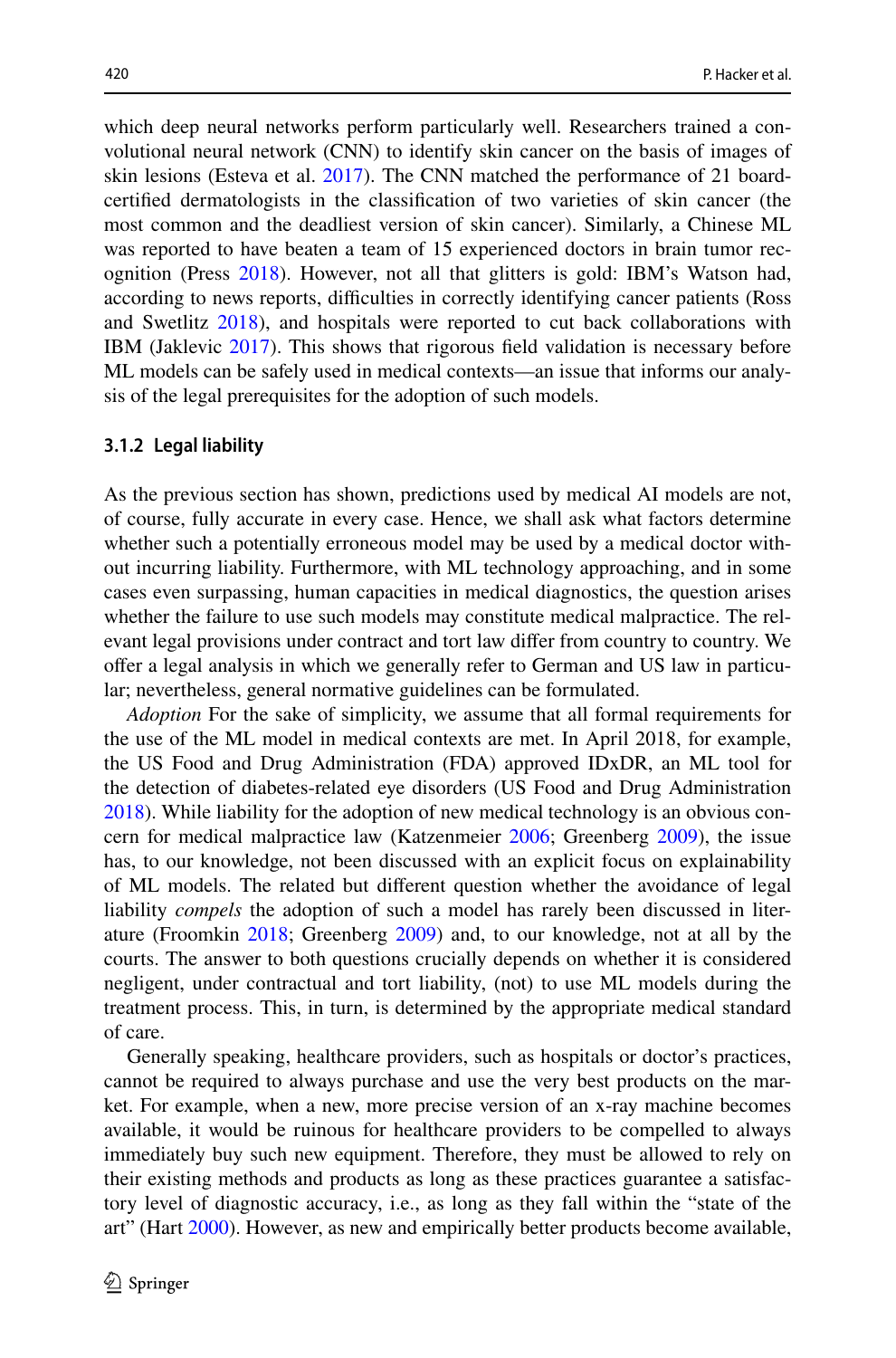the minimum threshold of acceptable accuracy moves upward. Otherwise, medical progress could not enter negligence norms. Hence, the content of the medical standard, whose fulflment excludes negligence, is informed not only by experience and professional acceptance, but also (and in an increasingly dominant way) by empirical evidence (Hart [2000;](#page-22-14) Froomkin [2018](#page-22-13)).

Importantly, therefore, the acceptable level of accuracy could change with the introduction of new, more precise, ML driven models. Three criteria, we argue, should be met for this to be the case. First, the use of the model must not, in itself, lead to medical malpractice liability. This criterion, therefore, addresses our frst question concerning liability for the positive use of ML technology in medicine. To rely on the model, there must be a signifcant diference between the performance of the model and human-only decision making in its absence. This diference must be shown consistently in a number of independent studies and be validated in real-world clinical settings—which is often lacking at the moment (Topol [2019](#page-24-3)). The superiority of the model cannot be measured only in terms of its accuracy (i.e., the ratio of correct over all predictions); rather, other performance metrics, such as sen-sitivity (a measure of false negatives)<sup>1</sup> or specificity (a measure of false positives),<sup>[2](#page-6-1)</sup> also need to be considered. Depending on the specifc area, a low false positive or false negative rate may be equally desirable, or even more important, than superior accuracy (Froomkin [2018](#page-22-13); Topol [2019;](#page-24-3) Caruana [2015\)](#page-22-15). For example, false negatives in tumor detection will mean that the cancer can grow untreated—quite likely the worst medial outcome. The deep learning model for detecting Alzheimer disease, for example, did have both higher specifcity and sensitivity (and hence higher accuracy) than human radiologists (Ding [2018](#page-22-7)). The superiority of the novel method must, in addition, be plausible for the concrete case at hand to be legitimate in that instance. Under German law, for example, new medical methods meet the standard of care if the marginal advantages vis-à-vis conventional methods outweigh the disadvantages for an individual patient (Katzenmeier [2006](#page-22-11)); the same holds true for US law (Greenberg [2009](#page-22-12)).

This has important implications for the choice between an explainable and a non-explainable model: the non-explainable model may be implemented only if the marginal benefts of its use (improved accuracy) outweigh the marginal costs. This depends on whether the lack of explainability entails signifcant risks for patients, such as risks of undetected false negative treatment decisions. As Ribeiro et al. ([2016](#page-23-8)) rightly argue, explainability is crucial for medical professionals to assess whether a prediction is made based on plausible factors or not. The use of an explainable model facilitates the detection of false positives and false negative classifcations, because it provides medical doctors with reasons for the predictions, which can be critically discussed (Lapuschkin et al. [2019;](#page-23-9) Lipton [2018\)](#page-23-7) (see, in more detail, the next section). However, this does not imply

<span id="page-6-0"></span><sup>1</sup> Sensitivity is defned as the ratio of true positives over all positives, i.e., over the sum of true positives and false negatives. Sensitivity is also called recall in ML contexts.

<span id="page-6-1"></span> $2$  Specificity is defined as the ratio of true negatives over all negatives, i.e., over the sum of true negatives and false positives.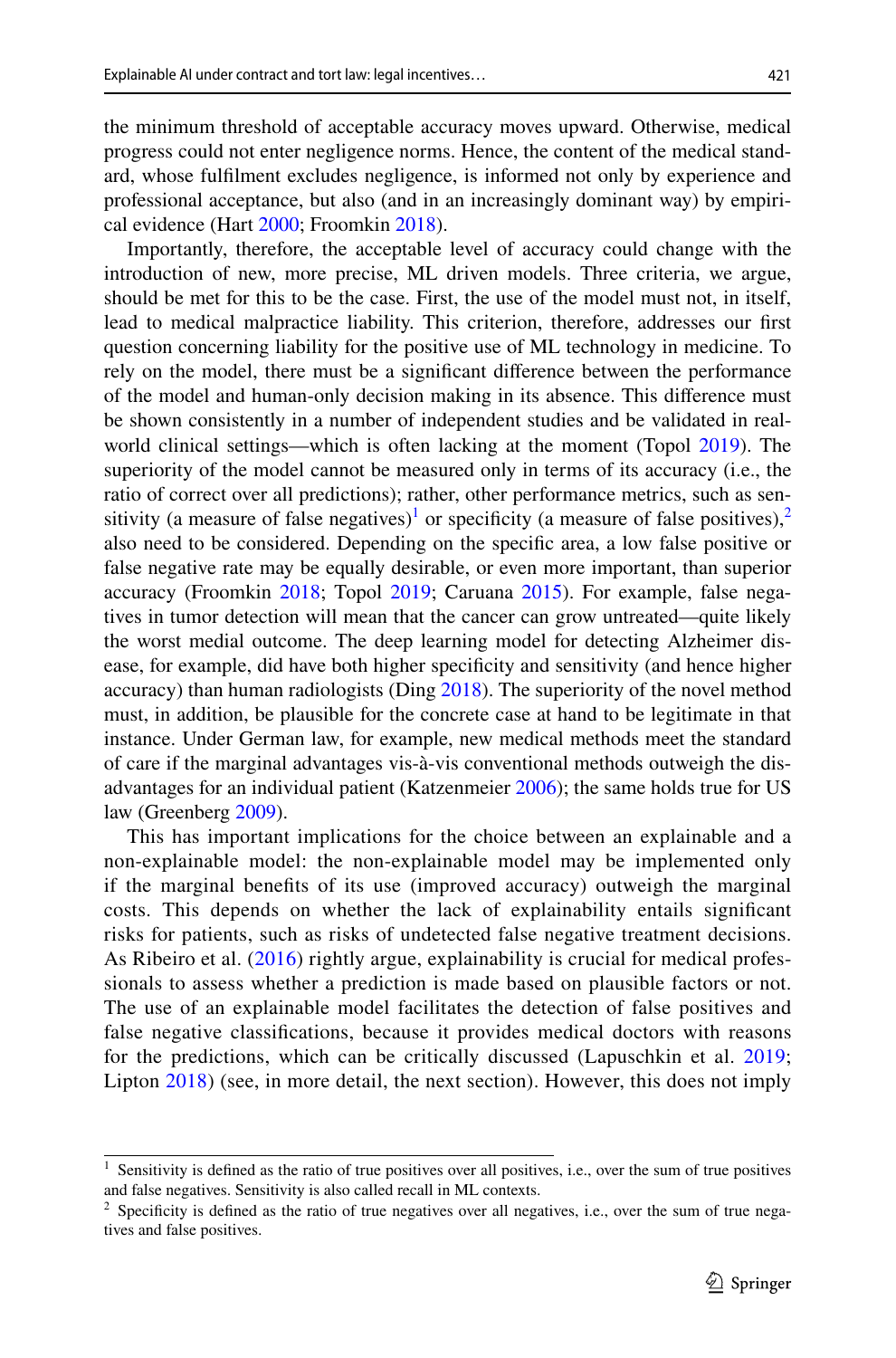that explainable models should always be chosen over non-explainable models. Clearly, if an explainable model performs equally well as a non-explainable one, the former must be chosen [for examples, see Rudin ([2019](#page-23-6)) and Rudin and Ustun [\(2018](#page-23-16))]. But, if explainability reduces accuracy—which need not necessarily be the case, see Rudin [\(2019\)](#page-23-6) and below, Sect. [4—](#page-14-0)the choice of an explainable model will lead to some inaccurate decisions that would have been accurately taken under a non-explainable model with superior accuracy. Therefore, in these cases, doctors must diligently weigh the respective marginal costs and benefts of the models. In some situations, it may be possible, given general medical knowledge, to detect false predictions even without having access to the factors the model uses. In this case, the standard of care simply dictates that the model with signifcantly superior accuracy should be chosen. If, however, the detection of false predictions, particularly of false negatives, requires or is signifcantly facilitated by an explanation of the algorithmic model, the standard of care will necessitate the choice of the explainable model. Arguably, this will often be the case: it seems difficult to evaluate the model predictions in the field without access to the underlying factors used, precisely because it will often be impossible to say whether a divergence from traditional medical wisdom is due to a failure of the model or to its superior diagnostic qualities.

Hence, general contract and tort law signifcantly constrains the use of nonexplainable ML models—arguably, in more important ways than data protection law. Only if the balancing condition (between the respective costs and benefts of accuracy and explainability) is met, the use of the model should be deemed generally legitimate (but not yet obligatory).

Second, for the standard of care to be adjusted upward, and hence the use of a model to become obligatory, it must be possible to integrate the ML model smoothly into the medical workfow. High accuracy does not translate directly into clinical utility (Topol [2019\)](#page-24-3). Hence, a clinical suitability criterion is necessary since ML models pose particular challenges in terms of interpretation and integration into medical routines, as the Watson case showed. Again, such smooth functioning in the feld generally includes the explainability of the model to an extent that decision makers can adopt a critical stance toward the model's recommendations (see, in detail, below, Sect. [3.1.2,](#page-5-0) Use of the model). Note that this criterion is independent of the one just discussed: it does not involve a trade-off with accuracy. Rather, explainability per se is general pre-condition for the duty (but not for the legitimacy) to use ML models: while it may be legitimate to use a black box model (our frst criterion), there is, as a general principle, no duty to use it. A critical, reasoned stance toward a black box model's advice is difficult to achieve, and the model will be difficult to implement into the medical workflow. As a general rule, therefore, explainability is a necessary condition for a duty to use the model, but not for the legitimacy of the use of a model. The clinical suitability criterion is particularly important in medical contexts where the consequences of false positive or false negative outcomes may be particularly undesirable (Caruana [2015;](#page-22-15) Zech et al. [2018;](#page-24-6) Rudin and Ustun [2018\)](#page-23-16). Therefore, doctors must be in a position to check the reasons for a specifc outcome. Novel techniques of local explainability of even highly complex models may provide for such features (Ribeiro et al. [2016;](#page-23-8) Lapuschkin et al. [2019\)](#page-23-9).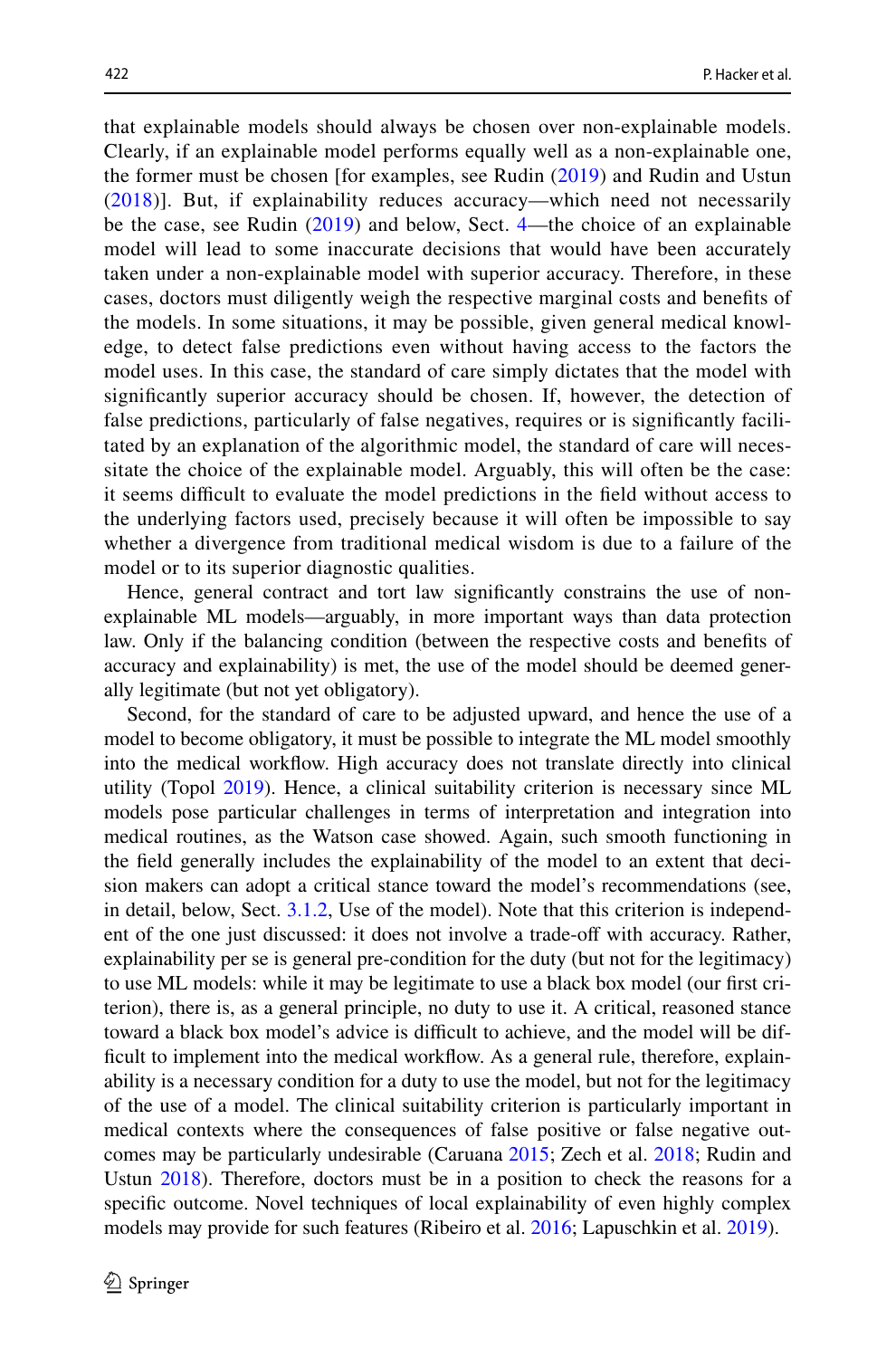Exceptionally, however, the use of black box models with supra-human accuracy may one day become obligatory if their feld performance on some dimension (e.g., sensitivity) is exceptionally high (e.g.,  $> 0.95$ ) and hence there is a reduced need for arguing with the model within its high performance space (e.g., avoidance of false negatives). While such extremely powerful, non-explainable models still seem quite a long way of in the feld (Topol [2019](#page-24-3)), there may one day be a duty, restricted to their high performance domain, to use them if suitable routines for cases of disagreement with the model can be established. For example, if a doctor disagrees with a close-to-perfect black box model, the case may be internally reviewed by a larger panel of (human) specialists. Again, if these routines can be integrated into the medical workfow, the second criterion is fulflled.

Finally, third, the cost of the model must be justifed with respect to the total revenue of the healthcare provider for the latter to be obliged to adopt it (Froomkin [2018](#page-22-13)). Theoretically, licensing costs could be prohibitive for smaller practices. In this case, they will, however, have to refer the patient to a practice equipped with the state-of-the-art ML tool.

While these criteria partly rely on empirical questions (particularly the frst one), courts are in a position to exercise independent judgment with respect to their normative aspects (Greenberg [2009](#page-22-12)). Even clinical practice guidelines indicate, but do not conclusively decide, a (lack of) negligence in specifc cases (Laufs [1990](#page-23-17)).

In sum, to avoid negligence, medical doctors need not resort to the most accurate product, including ML models, but to state-of-the-art products that reach an acceptable level of accuracy. However, this level of accuracy should be adjusted upwards if ML models are shown to be consistently superior to human decision making, if they can be reasonably integrated into the medical workfow, and if they are cost-justifed for the individual health-care provider. The choice of the concrete model, in turn, depends on the trade-off between explainability and accuracy, which varies between diferent models.

*Use of the model* Importantly, even when the use of some ML model is justifed or even obligatory, there must be room for reasoned disagreement with the model. Concrete guidelines for the legal consequences of the use of the model are basically lacking in the literature. However, we may draw on scholarship regarding evidence-based medicine to tackle this problem. This strand of medicine uses statistical methods (for example randomized controlled trials) to develop appropriate treatment methods and displace routines based on tradition and intuition where these are not upheld by empirical evidence (Timmermans and Mauck [2005](#page-24-7); Rosoff [2001](#page-23-18)). The use of ML models pursues a similar aim. While it does, at this stage, typically not include randomized controlled trials (Topol [2019](#page-24-3)), it is also based on empirical data and seeks to improve on intuitive treatment methods.

Of course, even models superior to human judgment on average will generate some false negative and false positive recommendations. Hence, the use of the model should always only be part of a more comprehensive assessment, which includes and draws on medical experience (Froomkin [2018](#page-22-13)). Doctors, or other professional agents, must not be reduced to mere executors of ML judgments. If there is sufficient, professionally grounded reason to believe the model is wrong in a particular case, its decision must be overridden. In this case, such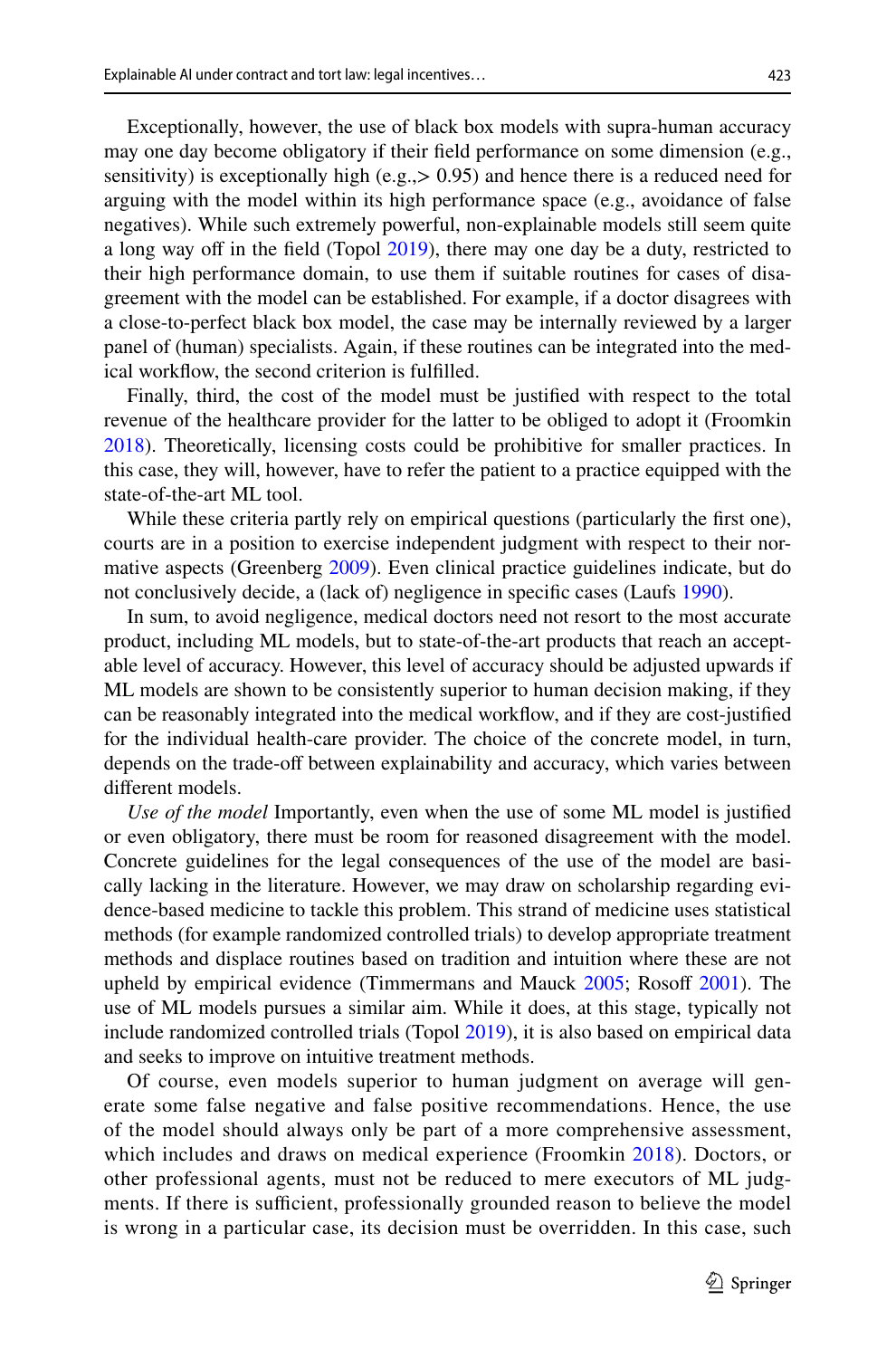a departure from the model must not trigger liability—irrespective of whether the model was in fact wrong or right in retrospect. This is because negligence law does not sanction damaging outcomes, as strict liability does, but attaches liability only to actions failing the standard of care. Hence, even if the doctor's more comprehensive assessment is eventually wrong and the model prediction was right, the doctor is shielded from medical malpractice claims as long as his reasons for departing from the model were based on grounds justifed on the basis of professional knowledge and behavior. Conversely, *not* departing a wrong model prediction would breach the standard of care if, and only if, the reasons for departure were sufficiently obvious to a professional (Droste [2018\)](#page-22-16). An example may be an outlier case, which, most likely, did not form part of the training data of the ML model, cf. Rudin [\(2019](#page-23-6)). However, as long as such convincing reasons for model correction cannot be advanced, the model's advice may be heeded without incurring liability, even if it was wrong in retrospect (Thomas [2017\)](#page-24-8). This is a key inside of the scholarship on evidence-based medicine (Wagner [2018\)](#page-24-9). The reason for this rule is that, if the model indeed is provably superior to human professional judgment, following the model will on average produce less harm than a departure from the model (Wagner [2018](#page-24-9)). Potentially, a patient could, in these cases, direct a product liability claim against the provider of the ML model (Droste [2018](#page-22-16)).

Particularly in ML contexts, human oversight, and the possibility to disagree with the model based on medical reasons, seems of utmost importance: ML often makes mistakes humans would not make (and vice versa). Hence, the possibility of reasoned departure from even a supra-human model creates a machine-human-team, which likely works better than either machine or human alone (Thomas [2017](#page-24-8); Froomkin [2018](#page-22-13)). Importantly, the obligation to override the model in case of professional reasons ensures that blindly following the model, and withholding individual judgment, is not a liability-minimizing strategy for doctors.

#### **3.1.3 Short summary of case study 1**

Summing up, ML models are approaching, and in some cases even surpassing, human decision-making capacity in the medical realm. However, the legal standard of care should be adjusted only upward by the introduction of such models if (1) they are proven to be consistently outperforming professional actors and other models, (2) they can be smoothly integrated into the medical workflow, and (3) its use is cost-justified for the concrete healthcare provider. Conditions (1) and (2) are intimately related to the explainability of the model. If Condition (1) is justifed, the use of the model per se does not trigger medial liability. If all three are justifed, failure to use it leads to liability. Finally, when a model's use is justifed and even when it is obligatory, doctors are compelled, under negligence law, to exercise independent judgment and may disagree with the model, based on professional reasons, without risking legal liability.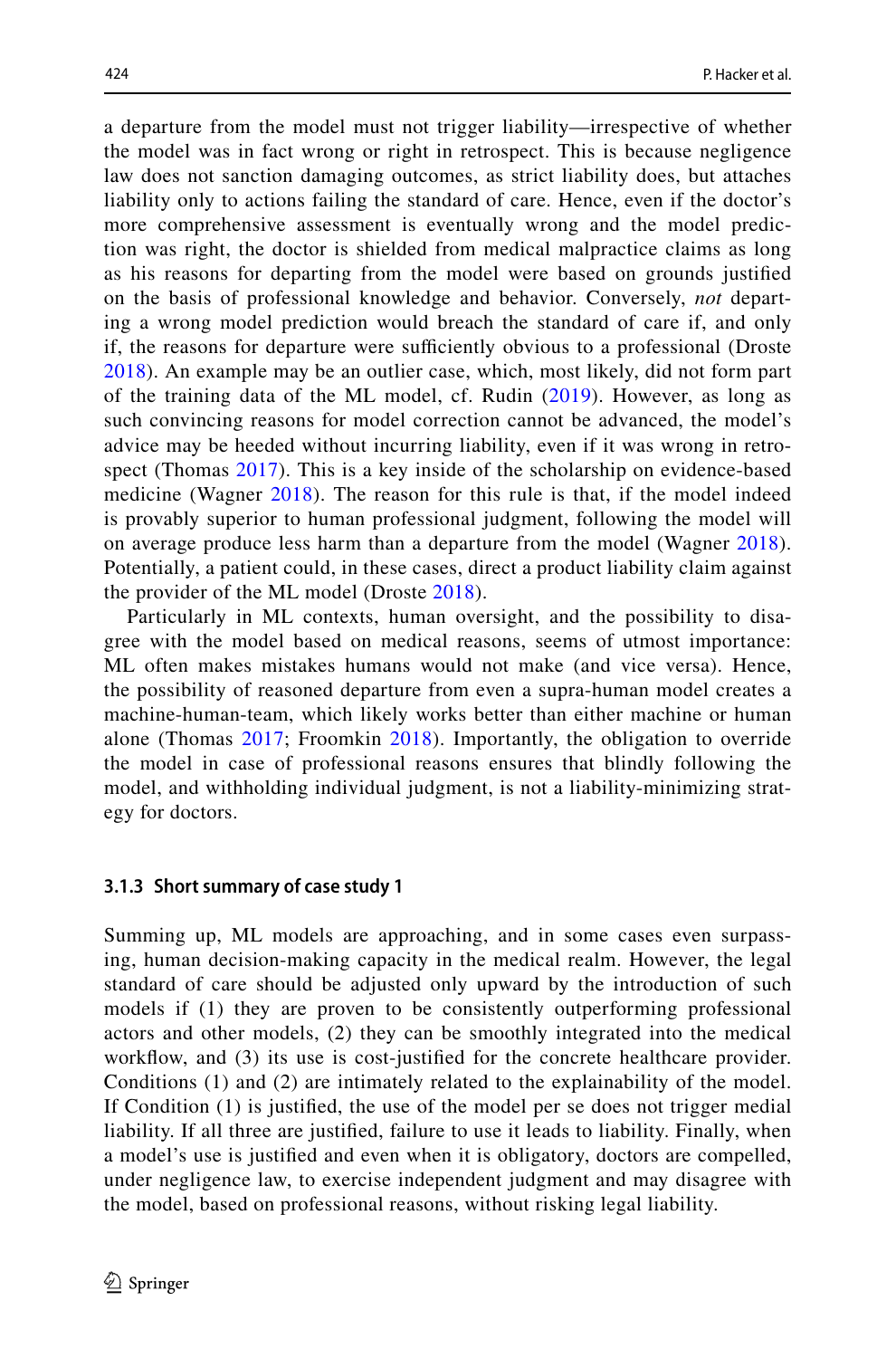#### <span id="page-10-0"></span>**3.2 Mergers and acquisition**

Similar issues arise when machine learning models are used to predict the transaction value of companies (Zuo et al.  $2017$ ). Again, the standard of care managers have to employ with respect to due diligence and other preparatory steps to a merger, but as well in the decision proper, are themselves shaped by state-of-the-art technology, namely information retrieval techniques. If managers fail to use novel, ML-driven methods, which are required by the applicable standard of care, the question of liability arises. One particular feature in transactional contexts (M&A) has to be seen, however, in the high transaction costs of mergers and acquisitions. Therefore, the business judgment rule to be applied in this context is seen to require rather conservative models. This might imply that methods with low false positive rates (recommending a transaction) should be preferred for matters of risk analysis and due diligence. Once ML models surpass a certain threshold of predictive value, reducing false positive rates, it may become mandatory for directors to use these models to avail themselves of the business judgment rule, i.e., the rule that protects managers from liability if their predictions turn out to be wrong. It may even be that also false negative rates—even though much less likely to raise concerns—could become a concern for managers, albeit more from a managerial success, not a liability point of view.

#### **3.2.1 The rise of ML valuation tools**

Indeed, ML models using a variety of techniques are increasingly entering also the feld of mergers and acquisitions (Jiang [2018\)](#page-22-17). A frst set of papers analyses due to which factors mergers have come about in the past, using machine learning. For example, a group of researchers developed a model, based on latest machine learning applied to so-called earnings call transcripts, analyzed the role of diferent types of corporate culture on the number and the rapidity of mergers (Li [2018](#page-23-19))—however, not yet reporting on later failure of the mergers analyzed. Earnings call transcripts are summaries of conversations between CEOs, in part also CFOs with analysts that (indirectly) show what is seen as being essential at the most professional conversation level. The results found incrementally suggested that corporate culture focusing on innovation can be distinguished from corporate culture focusing on quality and that two conclusions can be drawn. The frst conclusion is that frms with a corporate culture focusing on innovation are more likely to be acquirers than frms with a corporate culture focusing on quality. In the second conclusion, authors fnd that frms with the same or a more similar corporate culture (from the same of both categories named or also within them) tend to be merged more often and with less transaction costs. While the frst conclusion appears to be more descriptive and of less immediate impact on a legal assessment, and while the second set of conclusions seem not really astonishing, at least the core distinction is more refned than normally found in corporate literature. Moreover, transaction costs are certainly one of the key information parameters to be analyzed and taken into account in an assessment under the business judgment rule (see below).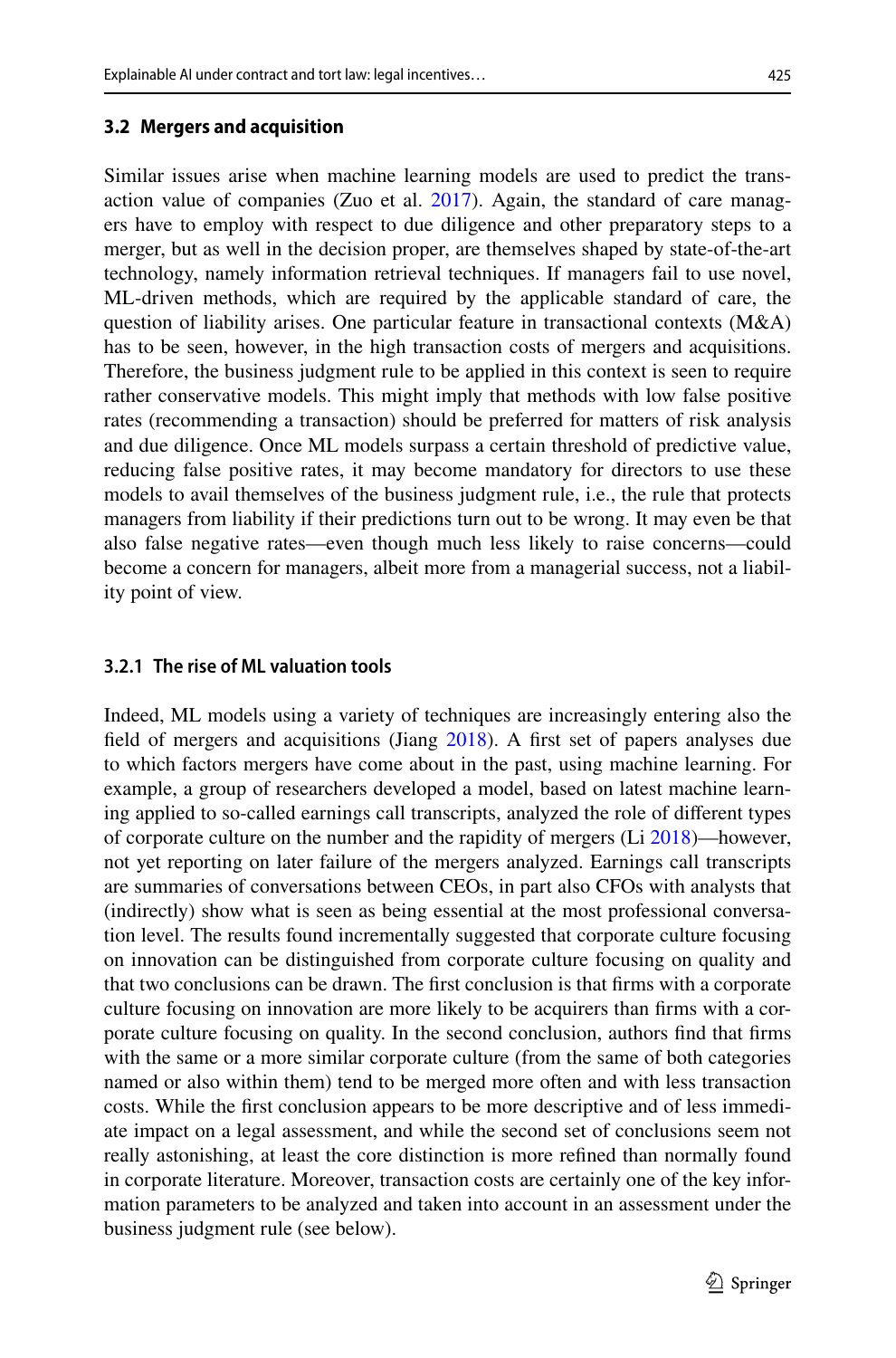In a second set of articles, researchers focused on particular countries, because of the strong varieties of capitalism element in corporate mergers, for instance Japan, partly still before machine learning, partly with machine learning based on a largescale data set concentrating on the Japanese corporate setting (Shibayama [2008;](#page-23-20) Shao et al. [2018](#page-23-21)).

Even the earlier study would potentially largely proft from machine learning. The studies are diferent, but both focus on rather substantial sets of data, one on cash fow analyses—still in some part to be conducted. The other study came to the (non-machine learning based) conclusion that knowledge transfer—so important as a motive for mergers—leads indeed to increased innovation (with respect to the development of drugs). According to authors, however, this is not universally true, indeed not so much in the case of a merger of equals (at least in Japan), but of nonequals (big and small), and moreover innovation then takes place mainly in the frst few years (two to three). The data set used in the study might form an ideal test case for a comparative assessment of the respective strengths and reliabilities of conventional analyses in the area of mergers (focusing on one industry in one big country) and machine-based analyses.

However, in practical, but also in legal terms, the development of machine learning in mergers and acquisitions seems to lag behind that in medical care (and malpractice) rather considerably. This is implied by the relatively low number of empirical publications and applications in this feld. Hence, it is safe to infer that by sheer numbers, mergers supported by machine learning account only for a very small fraction of mergers. A duty to use these techniques is therefore imaginable only in the future. Moreover, the techniques used so far use both supervised and unsupervised techniques of learning, with only very recent discussion and evaluation of the comparative advantages (Jiang [2018\)](#page-22-17). Finally, the decisive question of how high the failure rate is when using results with and without machine learning is still basically undecided. This shows that rigorous feld validation is necessary before ML models can be safely used in corporate/merger contexts—an issue that informs our analysis of the legal prerequisites for the adoption of such models. This also shows that designs of machine learning still have to be better adapted (also) to those questions that are legally decisive, namely to the question of failure that is core for the most important legal issue, i.e., liability (of course, also a core question in economic terms).

#### **3.2.2 Legal liability: the business judgment rule**

With ML technology approaching, and potentially (in the future) even surpassing, human capacities in due diligence and other decisional steps to be taken in mergers and acquisitions, namely in the choice and evaluation of a target frm, the question arises whether the failure to use such models may constitute a violation of the duty of care. For setting the standard of care in such decisions, its attenuation via the socalled business judgment rule has to be taken into account. The relevant legal provisions under corporate law (again) difer from country to country. We again ofer a legal analysis in which we generally refer to German and US law in particular; nevertheless, general normative guidelines can be formulated.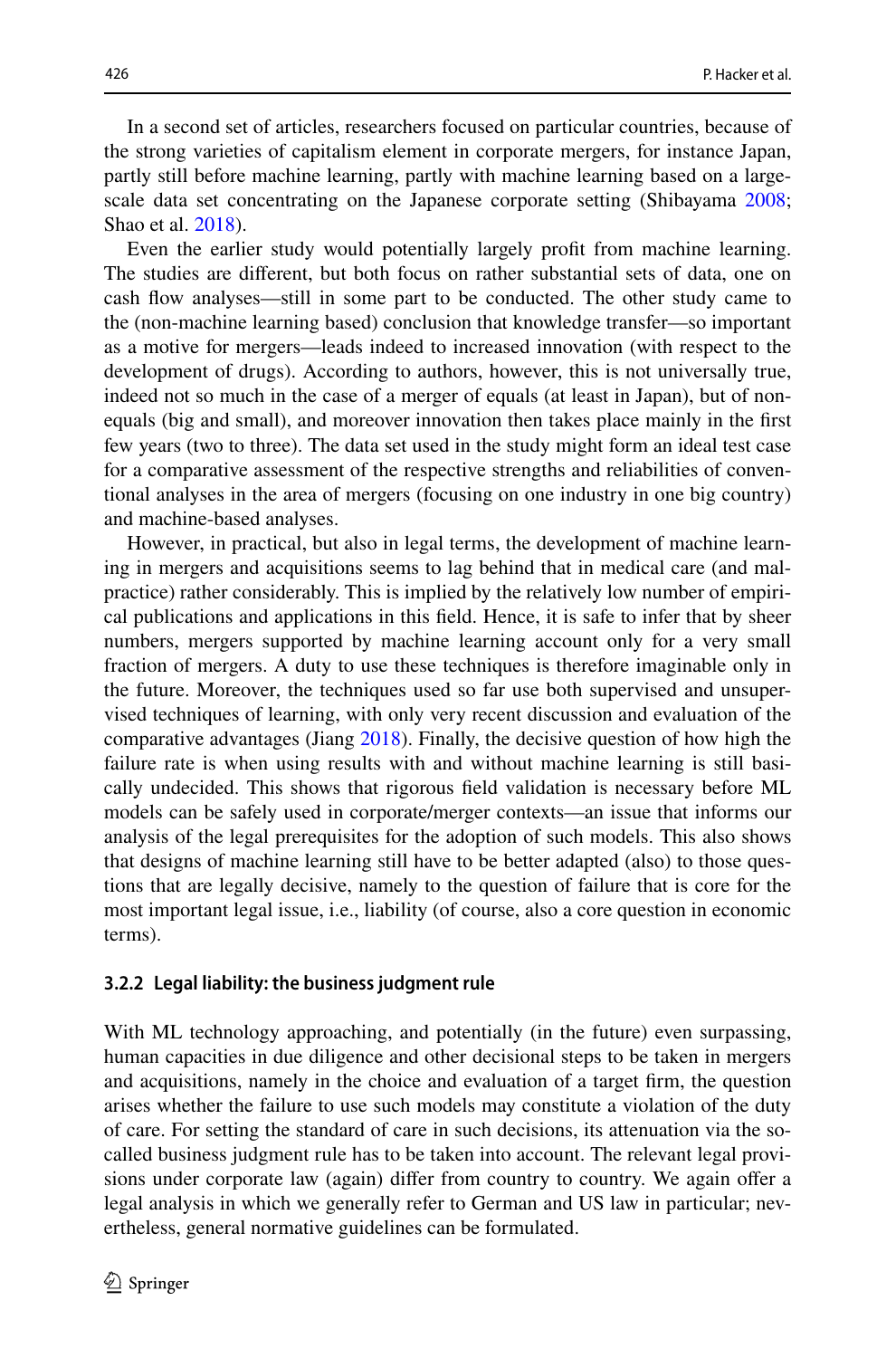*Adoption* For setting the legally required parameters correctly, a model has to start from the rather nuanced legal basis of such decision taking—in which avoiding false positives would seem to be more required than avoiding false negatives. Contrary to what has been explained for ML in medicine, the use of ML does not require permission by the competent authority, but is within the decision power of managers, while the situation is similar for the second point. Again, the question whether the avoidance of legal liability compels the adoption of such a model has (to our knowledge) not been discussed in literature nor in the courts. The answer to this question crucially depends on whether it is considered negligent under corporate law standards, such as Section 93 of the German Stock Corporation Code (Aktiengesetz).

Germany and the US both distinguish between a very demanding standard of professional care boards and managers have to exercise—Germany in an even more outspoken way (Hopt and Roth  $2015$ )—, and an application of the so-called business judgment rule. Indeed, both jurisdictions also attenuate the strict standard of care in genuine business decisions via application of the business judgment rule. This rule has been introduced also in Germany—on the model of US law—in section 93 para. 1(2) of the Stock Corporation Code, diferent, for instance, from UK law (Kraakman [2017](#page-23-22); Varzaly [2012](#page-24-11)). In principle, this rule is aimed at giving managers more lee-way in such decisions and foster courageous decision taking in genuine business matters, giving rather extended discretion to boards/managers whenever the decision made does not appear to be utterly mistaken. This also guards against hindsight bias in evaluating managerial decisions. The rule nevertheless has its limits. Among the most important are the prerequisite of legality—legal limits have to be respected, namely those of penal law as in the famous Ackermann case of Deutsche Bank (Kraakman [2017\)](#page-23-22)—, but additionally—and still more important in our context—the informational basis for a decision has to be retrieved in a sufficiently professional way. Thus courts restrict scrutiny in content to the outer limits, but substitute such scrutiny by stricter procedural rules—namely on information retrieval. A core limiting factor for the adoption and use of ML is the regulation of the structure of a merger (in the narrow sense) or acquisition (takeover) under European, German and US Law. It requires not only full information of the board (within the business judgment rule), but also ample disclosure and co-decision taking by other bodies within the companies—thus making explainability of the process and the results reached via ML paramount (Grundmann [2012](#page-22-19)).

Given this legal basis, one can, in principle, refer to the tree criteria developed above for medical malpractice (and their discussion) also for the corporate merger setting. In the corporate setting, it would, frst, also not constitute improper use of resources if management recurred to ML techniques only once a signifcant diference between the performance of the model and human-only decision making in its absence can be shown—again in a number of independent studies, also validated in real world settings. In contrast to the medical context, however, false positives and false negatives tend in principle not to have the same weight in corporate mergers and acquisitions. Rather, for the reasons given (transaction costs), a low false positive rate would in principle have to be the prime standard and target of such assessment. Again, this shows that explainability is key: to evaluate whether a prediction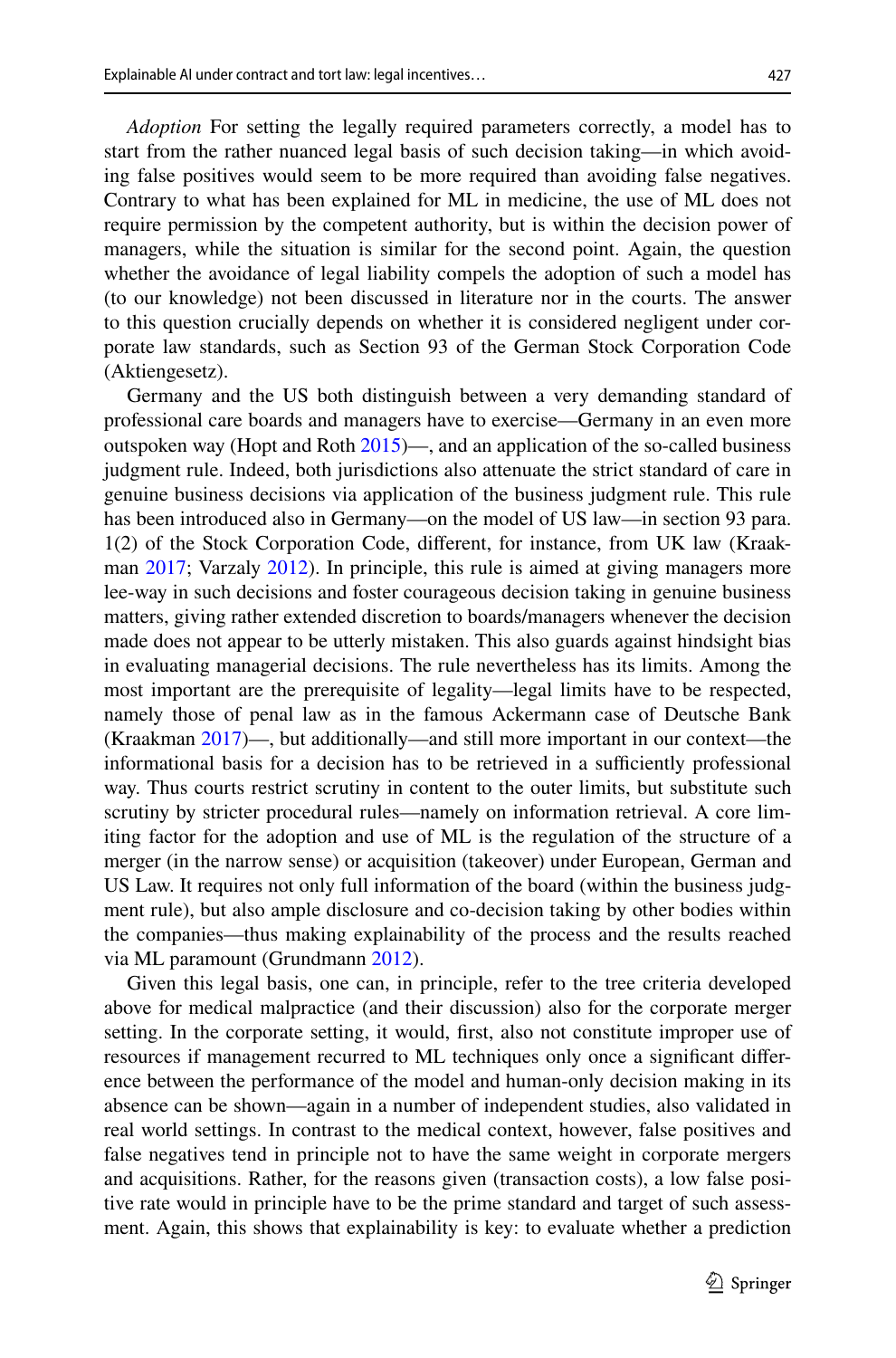might be incorrectly positive, an explanation will generally be required. Hence, the trade-off between accuracy and explainability explored in the section on medical malpractice reproduces in the corporate setting, too. Second, for the standard of care to be adjusted upward, it must be possible to integrate the ML model smoothly into the procedure of a merger and acquisition undertaking, namely disclosure and possibility of independent decision taking in several distinct bodies. Again, smooth functioning therefore includes the explainability of the model to an extent that decision makers can adopt a critical stance toward the model's recommendations. Third, the cost of ML is, however, less important. Companies need not refrain from a transaction if they cannot reasonably afford the costs of ML—as no third party is affected by the decision to an intolerable extent. Rather, management has to make an overall cost-beneft analysis, in which the cost of ML will be one, but only one, factor. Given the high stakes usually at play in corporate mergers and acquisitions, the cost of ML will rarely be dispositive.

*Use of the Model* In the corporate setting, questions of use of the model are shaped still more prominently by the factual basis of the subject matter and by the structure of legal rules, namely the business judgment rule. These peculiarities render the results reached above for medical malpractice still more important and unquestionable in corporate law. First, mergers and acquisitions are generally not very successful in the long-term (Jiang [2018](#page-22-17))—the failure rate after fve years from when the transaction is carried through amounts to up to 50% according to some studies. Moreover, the business judgment rule allows not only discretion whenever proper research (information retrieval) has been accomplished, but it also imposes an evaluation of the information found by the managers. Thus, in terms of content, the discretion is large; in terms of procedure, only intolerable deviation from information properly retrieved constitutes a ground for liability. Hence, managers may in most cases override the machine recommendation. Of course, managers will take into account also factors that are not legal in the narrow sense (legal limits related), namely the preferences of the body of shareholders and other constituencies.

The overall conclusion would seem to be the same as in malpractice cases. Particularly in ML contexts, human oversight, and the possibility to disagree with the model based on entrepreneurial reasons, seems of high importance: ML makes mistakes humans would not make (and vice versa, potentially even more often one day). Hence, in corporate contexts, too, a machine-human-team, which likely works better than either machine or human alone. Importantly, the possibility to disagree often presupposes explainability. Furthermore, withholding individual judgment is not a liability-minimizing strategy for managers, either. Therefore, there are no incentives for refraining from a reasoned departure from the model.

#### **3.2.3 Short summary of case study 2**

Summing up, ML models are approaching, and in the future potentially even surpassing, human decision-making capacity also in the corporate mergers realm. However, the legal standard of care should be adjusted only upward by the introduction of such models if (1) they are proven to be consistently outperforming professional actors and other models, and, due to disclosure requirements and multiple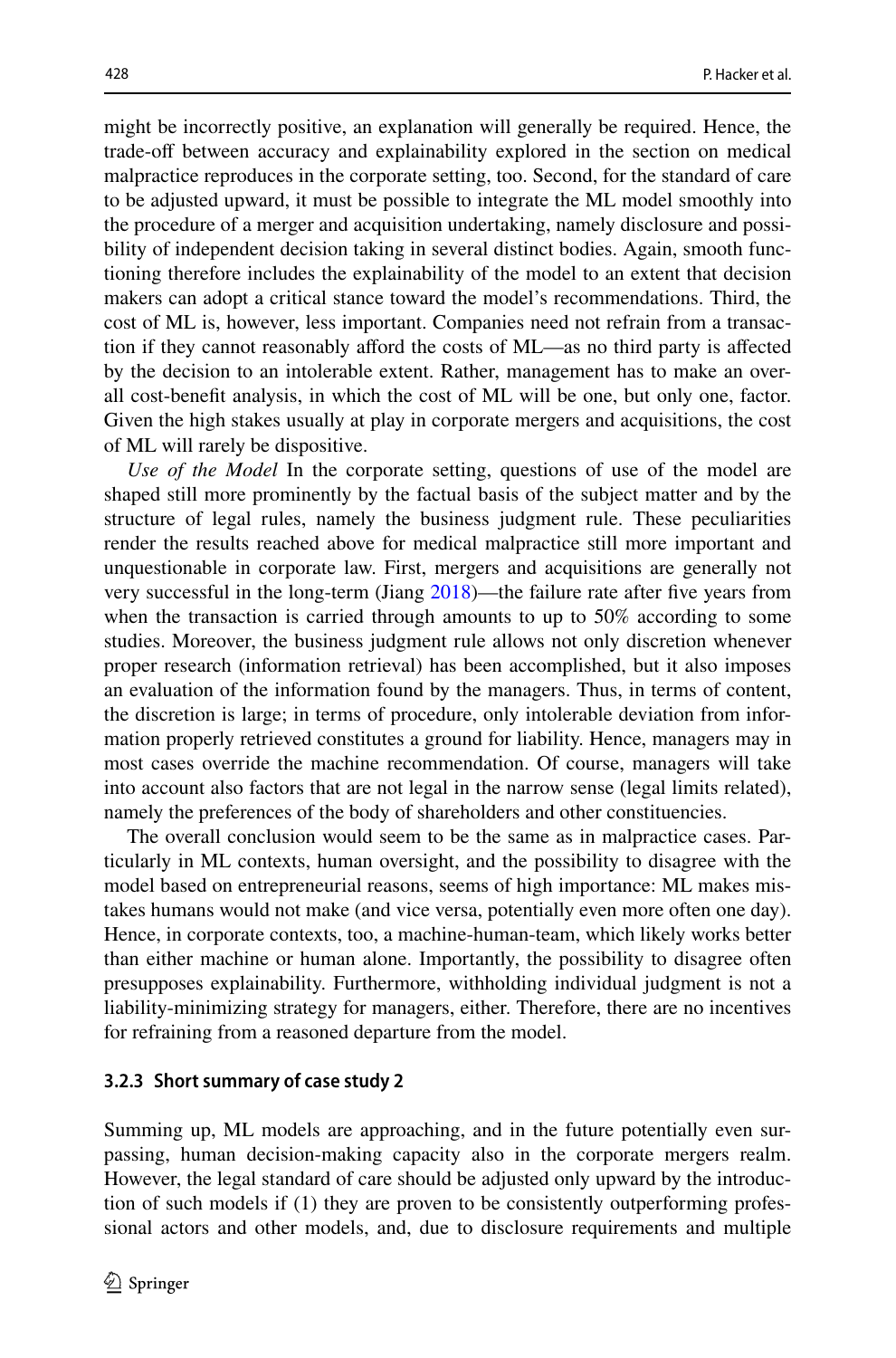party decision making, when (2) they are used as interactive techniques that can be explained to and critically assessed by humans. Given the size and the timeframe of the transactions, integration into the process is basically not a concern (diferent from the malpractice cases). As in that case, managers must be obliged to exercise independent judgment and may disagree with the model, based on professional reasons, without risking legal liability.

#### **3.2.4 Key results from case studies 1 and 2: contractual explainability**

Both the case study on medical malpractice and on corporate mergers show that, from a legal point of view, explainability is often at least as important as predictive performance to determine whether the law allows or even requires the use of ML tools under professional standards of care. Most notably, this conclusion is independent of the debate on the extent to which the European GDPR does or does not require the explainability of certain algorithmic models (see above, under Sect. [2\)](#page-2-0). The criteria developed for assessing the necessity of explainable AI stem, legally speaking, not from data protection law but from specifc domains of contract and tort law. As such, they are not confned to the EU, but apply equally in all countries with negligence regimes, in contract and tort law, similar to our reference jurisdictions: the US and Germany. Since there has been a considerable degree of convergence in EU contract law in the past decades (Twigg-Flessner [2013](#page-24-12)), the guidelines we develop apply, at least broadly, both in US and in EU law. In the third case study, we therefore examine more in detail the interaction, and trade-off, between performance and explainability from a technical perspective.

## <span id="page-14-0"></span>**4 Explanations and accuracy**

As seen, data protection law, but even more importantly contract and tort law may require models to be explainable in the sense of ofering an explanation for an automatically made decision. These explanations ensure that algorithms can be introspected to check whether the decisions they made are fair and unbiased. This legal requirement also helps engineers to better understand the models they build. By being able to explain the model's decision, faws in the training data or the model architecture can be detected, e.g., when the image classifer explains a classifcation decision by focusing on the background of the image instead of the object to be classifed. But what is an explanation that meets the legal requirements and is technically sound?

Miller ([2019\)](#page-23-23) investigates explanations from a philosophical, psychological, and cognitive science view and discusses how explanations work for humans. Since 1748, when David Hume presented his ideas on the importance of causality and counterfactual reasoning for explanations (Hume [2016\)](#page-22-20), many new theories have been proposed, but they are all more or less extensions of the idea of counterfactuals. While a causal chain explains a certain state or decision technically, this is typically not accepted as an explanation by the non-expert users of a system. Instead—and these are two major fndings of Miller ([2019\)](#page-23-23), (1) people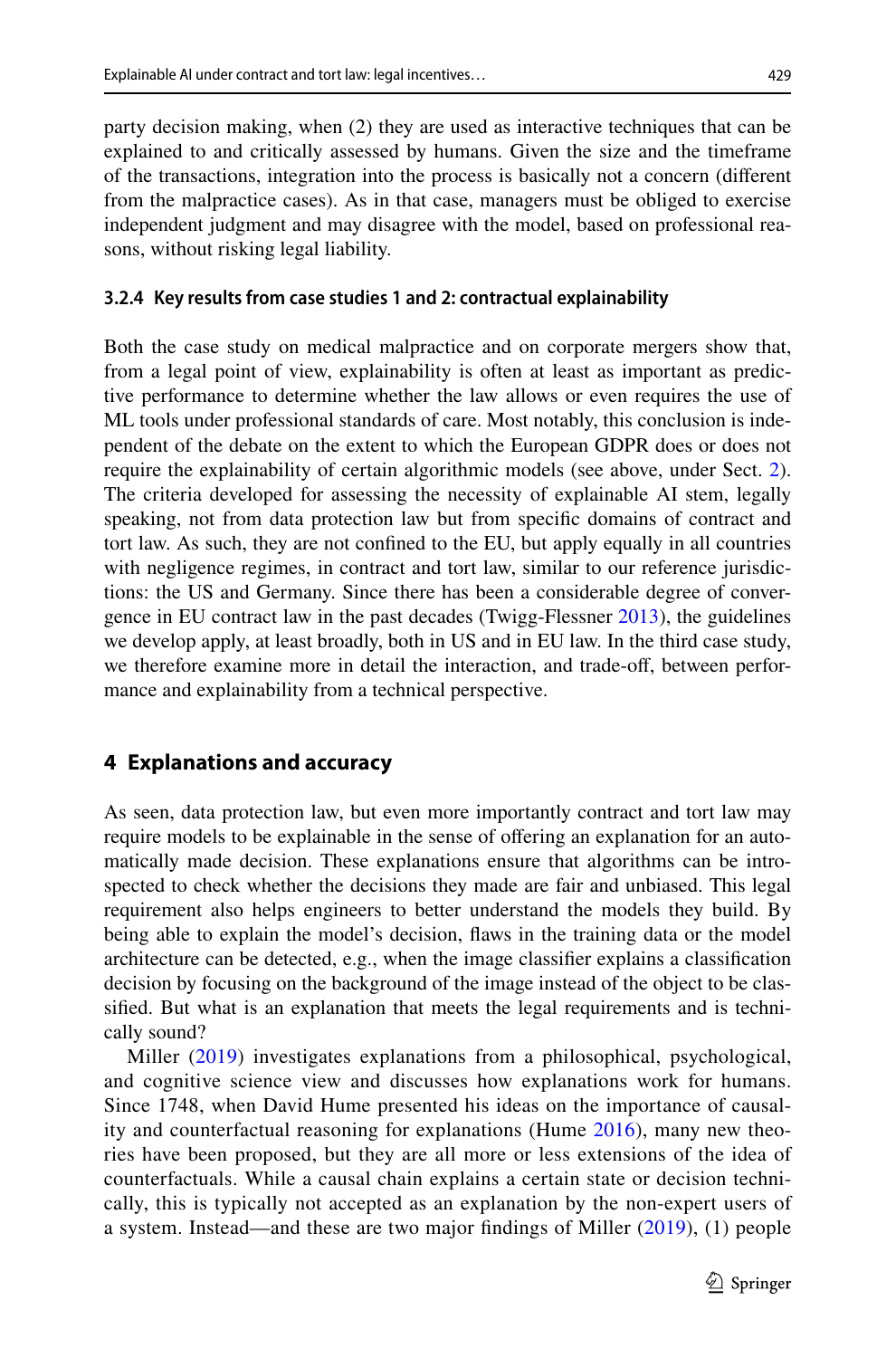select one or two causes out of possibly infnite causes to be the explanation and (2) explanations are often expected to be contrastive.

Regarding (2), this means that explainable AI can be reduced to fnding the diference between two alternatives. Even if the alternative is not explicitly stated, e.g., in image classifcation, the question of a user could be "why was this image classifed as depicting a dog?", seemingly requiring an explanation about the working of the (potentially very complex) classifcation algorithm, while in reality, the explanation should target a more specifc question, e.g.: "Why was this image classifed as depicting a dog and not a wolf?". In this case, the explanation could be easier generated by summarizing the diferences between dogs and wolves.

Regarding (1), choosing from a multitude of causes to generate an explanation is very context-dependent and potentially infuenced by cognitive bias. This selection of causes makes it on the one hand easier to explain decisions of AI algorithms, since not the complete causal chain needs to be presented. On the other hand, selecting the "right" cause accepted by a user with given bias and context is far from trivial. In the past, this was an easier problem: Traditional AI, or more precisely, machine learning (ML) algorithms, were primarily linear models that could be inspected by human experts and explained even to non-professionals. A rule learned by a decision tree model, for example, could state if *x >* 3.4 then *y* = 1. The model explained itself by giving a cause for its decision; no additional explanation was needed.

With more recent and more complex models, such self-explanations became unintuitive or even impossible. With the growing size of complex, non-linear models, not even experts can easily explain the outcome due to the huge number of parameters involved. With the missing inherent explanations, the question arose how to explain the models' output if not even experts can understand the models as a whole. This need for explanation—a basic human desire to learn and trust—shifts the focus away from the model and towards the explanation (Monroe [2018](#page-23-24)). Just as humans have diferent explanations for their decisions and behavior, there are also diferent kinds of explanations for AI models.

When we look at different models, there seems to be a trade-off between model accuracy and explainability of the model—just like the legal discussion presup-posed. In Fig. [1](#page-16-0) we extended the graphic from DARPA's explainable AI program<sup>[3](#page-15-0)</sup> to visualize the trade-off between explainability and the accuracy of various model types. This general notion of explainability is broken down into more fne-grained defnitions of explainability types in the following section.

#### **4.1 Explanation type**

Understanding models in detail with millions of parameters is not feasible. What can be hoped for, though, is to fnd some explanation that satisfes the need for

<span id="page-15-0"></span><sup>3</sup> [https://www.darpa.mil/attachments/XAIProgramUpdate.pdf.](https://www.darpa.mil/attachments/XAIProgramUpdate.pdf)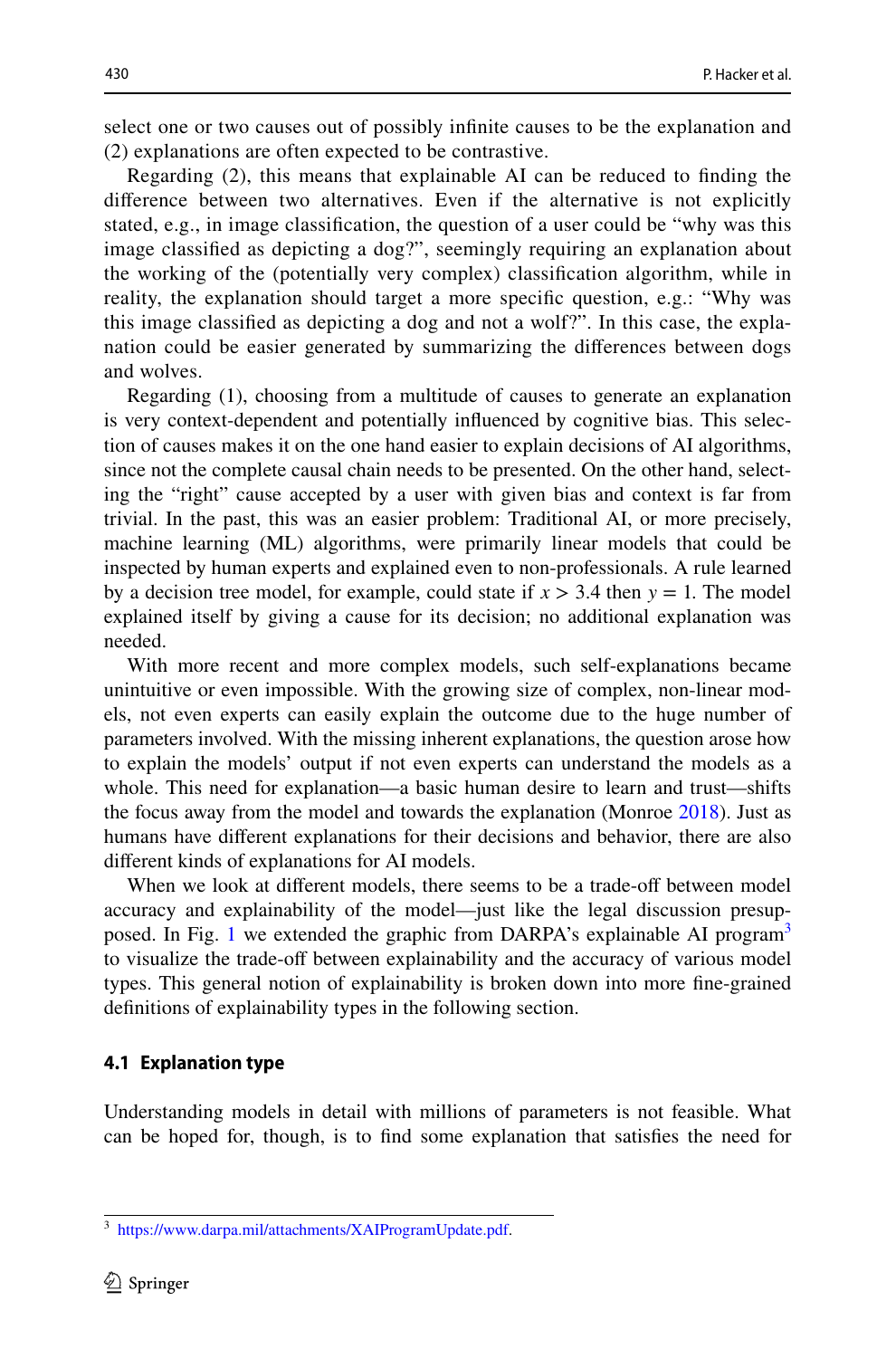

<span id="page-16-0"></span>**Fig. 1** Accuracy and explainability trade-of

interpretability of models at a specifc level of abstraction. Lipton identifed diferent kinds of explanations relevant to machine learning algorithms depending on specifc model characteristics (Lipton [2018](#page-23-7)). Explanations can be broadly associated with *transparency* and post-hoc *interpretability*. Models that are highly transparent are self-explanatory whereas post-hoc interpretability is a characteristic that allows explaining decisions after the model's inference step. The following list is a sum-mary of Lipton ([2018\)](#page-23-7).

- 1. Transparency describes how easily a model can be understood.
	- (a) At the level of the entire model: *simulatability*
	- (b) At the level of individual components: *decomposability*
	- (c) At the level of the learning algorithm: *algorithmic transparency*
- 2. Post-hoc interpretability describes how easily a decision by a learned model can be explained.
	- (a) By visualizing what a model has learned: *visualization*
	- (b) By analyzing the parameters for a single decision: *local explanations*
	- (c) By fnding and presenting the most similar examples: *explanation by example*

Lipton associates explainability with interpretability whereas understanding is connected with transparency. Biran and Cotton [\(2017](#page-22-21)) defne an explainable model based on how easy it is for a human to understand a model's decision either by introspection or by a generated explanation. Both emphasize the dual character of transparency and interpretability for explanations.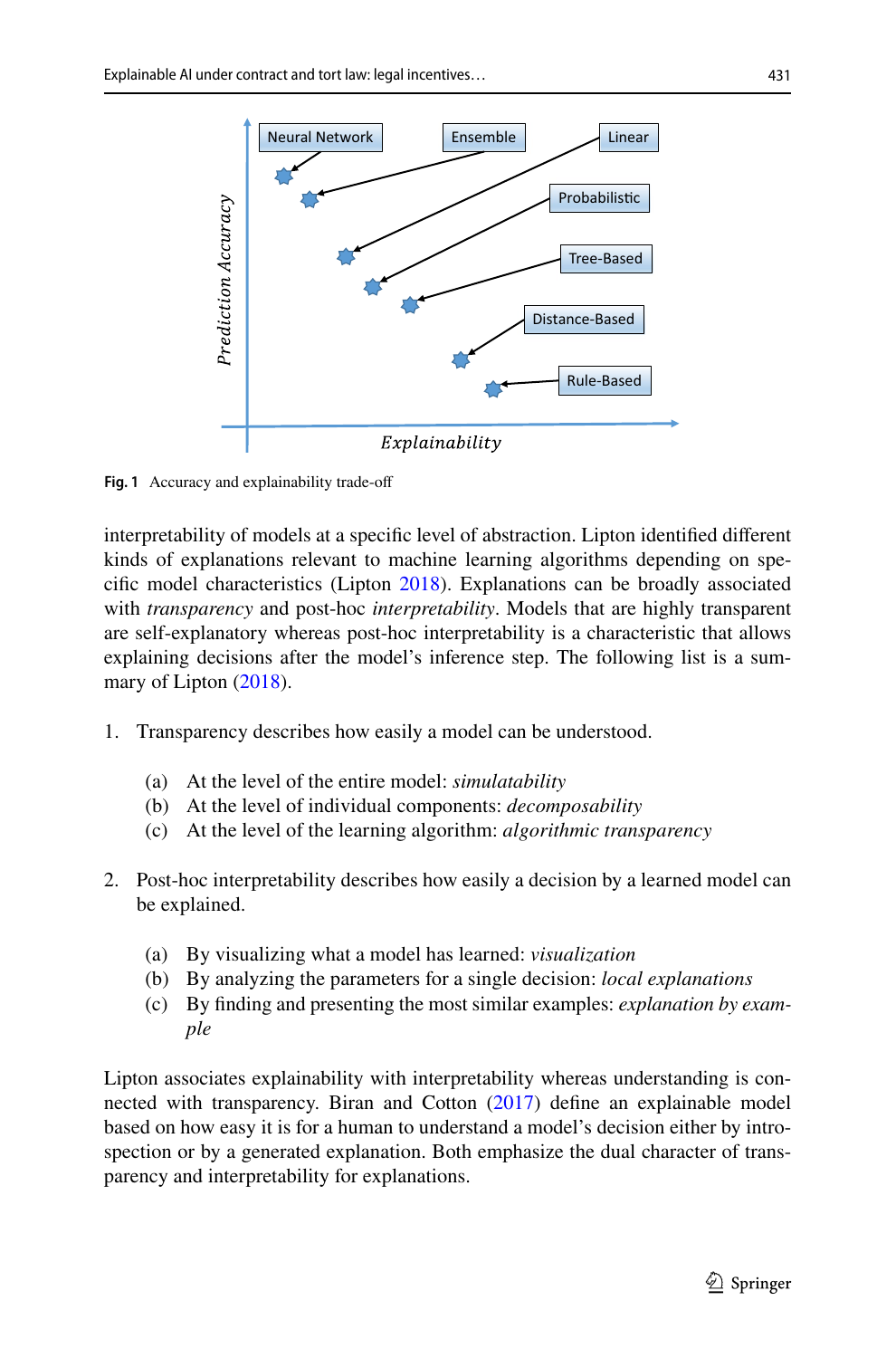<span id="page-17-1"></span>

| <b>Table 1</b> Different models<br>and their accessibility to | Models         | Transparency   |                 |             |
|---------------------------------------------------------------|----------------|----------------|-----------------|-------------|
| explanations                                                  |                | Simulatability | Decomposability | Algorithmic |
|                                                               | Rule-based     | High           | High            | High        |
|                                                               | Tree-based     | High           | High            | Medium      |
|                                                               | Linear         | Medium         | Medium          | High        |
|                                                               | Distance-based | Medium         | Medium          | High        |
|                                                               | Probabilistic  | Medium         | Medium          | High        |
|                                                               | Ensemble       | Low            | Low             | Medium      |
|                                                               | Neural network | Low            | Low             | Low         |

These diferent notions of explanations lend themselves to diferent kinds of machine learning models. In general, less complex models are more transparent and necessitate less often post-hoc interpretations to explain their decisions sufficiently.

## <span id="page-17-2"></span>**4.2 ML model type**

Flach ([2012\)](#page-22-22) categorizes machine learning models into seven broad classes:

- 1. *Rule models* learn easy to interpret rules. A prototypical model is the naive Bayes model (NB).
- 2. *Tree models* learn a hierarchy of rules. A prototypical model is the decision tree model (DT).
- 3. *Linear models* learn to combine input variables linearly to produce output. A prototypical model is the support vector machine model (SVM).
- 4. *Distance-based models* learn similarity between instances. A prototypical model is the k-nearest neighbour model (kNN).
- 5. *Probabilistic models* learn (conditional) probabilities for possible outcomes. A prototypical model is logistic regression (LR).
- 6. *Ensembles* learn to combine diferent algorithms. A prototypical model is the random forest model (RF).
- 7. *Deep neural networks* learn weight tensors to transform an input to a target output. Prototypical models are convolutional neural networks (CNN).

There are also other categorizations to divide the model space and the proposed classification of these models is not the only valid one.<sup>[4](#page-17-0)</sup> Naive Bayes is rather a probabilistic model but it is very simple to deduce rules from it therefor we use naive Bayes instead of, e.g., association rules as the prototypical rule-based model. This categorization shall serve our purpose to investigate explainability in more detail based on individual model types. To this end, we picked a prototypical model for each model class and looked at how accessible it is to each explanation type.

<span id="page-17-0"></span><sup>4</sup> See, e.g., <https://www.darpa.mil/attachments/XAIProgramUpdate.pdf>for a slightly diferent grouping.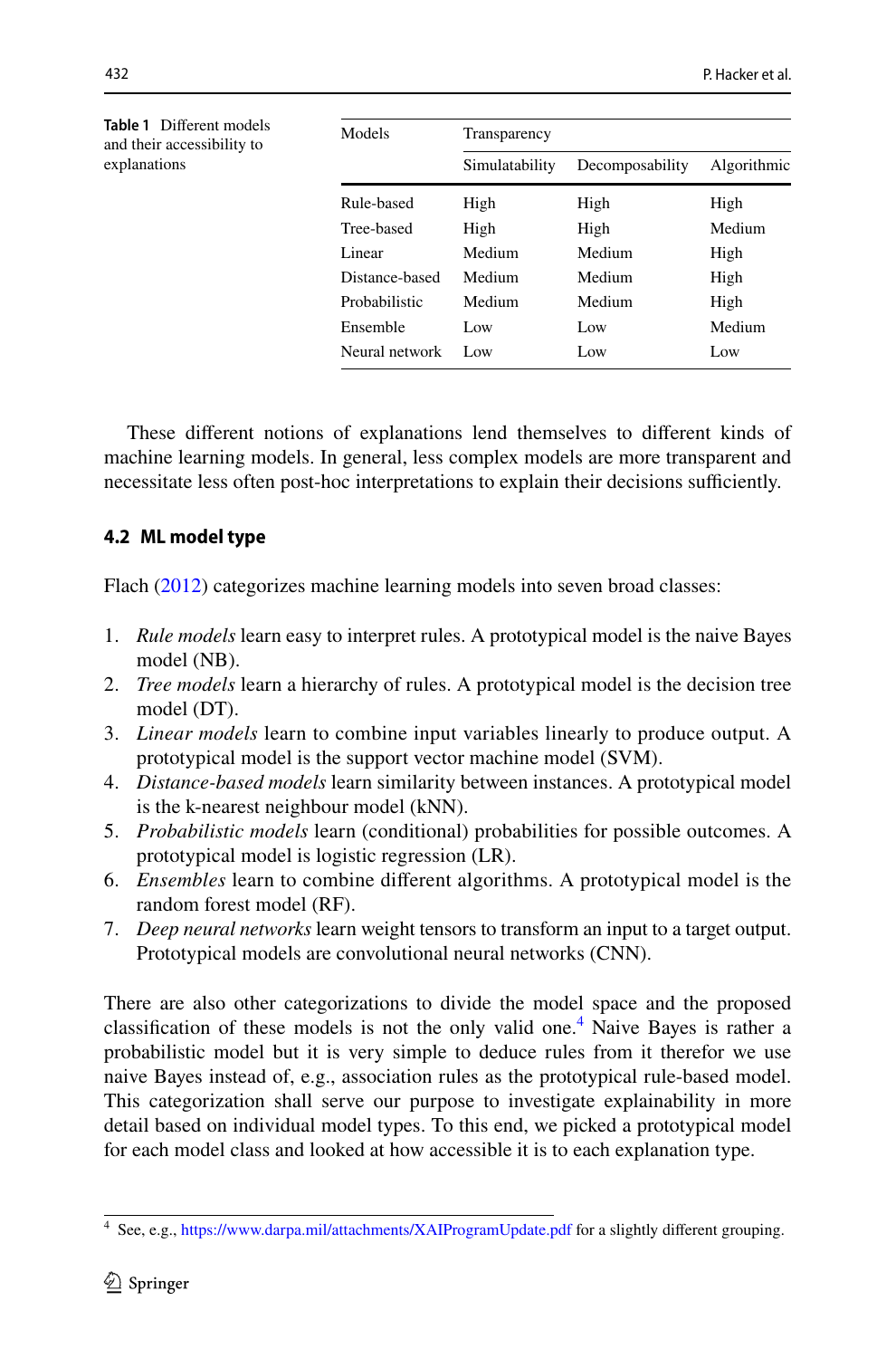| Models              |               | Post-hoc interpretability |            |        |
|---------------------|---------------|---------------------------|------------|--------|
|                     | Visualization | Local                     | By example |        |
| Rule-based          | High          | High                      | Medium     | Low    |
| Tree-based          | High          | High                      | Medium     | Medium |
| Linear              | High          | High                      | High       | Medium |
| Distance-based      | Low           | Medium                    | High       | Low    |
| Probabilistic       | High          | High                      | High       | Medium |
| Ensemble            | Low           | Medium                    | Medium     | High   |
| Deep neural network | High          | Medium                    | High       | High   |

<span id="page-18-0"></span>**Table 2** Diferent models and their accessibility to interpretation and performance

#### **4.3 Model/explanation matrix**

We investigate how well individual models are suited for the diferent types of explanations. To this end, we group the models for each explanation type into *high*, *medium*, and *low*. "High" means that the model exhibits a specifc property to a large degree, and "low" means that the model possesses this property only to a small extent. Tables [1](#page-17-1) and [2](#page-18-0) shows our classifcation of the suitability of the various model types.

Regarding the results, there is an apparent trade-off between transparency and performance. Especially for complex problems, such as object recognition in computer vision or machine translation in natural language processing, the best performing models are also the ones inherently not transparent. Approaches for explaining these models are subject to current research (Samek et al. [2017;](#page-23-10) Montavon et al. [2017](#page-23-11); Bach et al. [2015;](#page-22-4) Lapuschkin et al. [2019;](#page-23-9) Rudin [2019\)](#page-23-6). For highly complex models visualization seems to be the most promising type of explanation. The main idea researchers are pursuing to this end is to visualize salient parts of the input, e.g., of an image (Simonyan et al. [2013\)](#page-23-25), or of text (Arras et al. [2017](#page-21-1)). Gilpin et al.  $(2018)$  $(2018)$  argue that these current methods produce explanations that are not sufficient, and that combining these methods and measures is needed to obtain explanations from deep learning models that are acceptable as such for humans.

#### **4.4 Example: automatic spam detection**

To substantiate our discussion above, we present our evaluation of a concrete example use-case. A standard task for machine learning is document classifcation. To make the problem as clear and simple as possible, we chose spam classifcation, i.e., a binary classifcation of a given SMS into "spam" or "no-spam". We use a dataset of 5574 SMS messages (Almeida et al. [2013\)](#page-21-2). For simplicity, we ignore additional information, such as the sender of an SMS, and use only the actual text in the message. To compare the models, we split the data into training and test set. In the training set, there are 3233 ham SMS and 500 spam SMS. In the test set there are 1592 ham SMS and 247 spam SMS.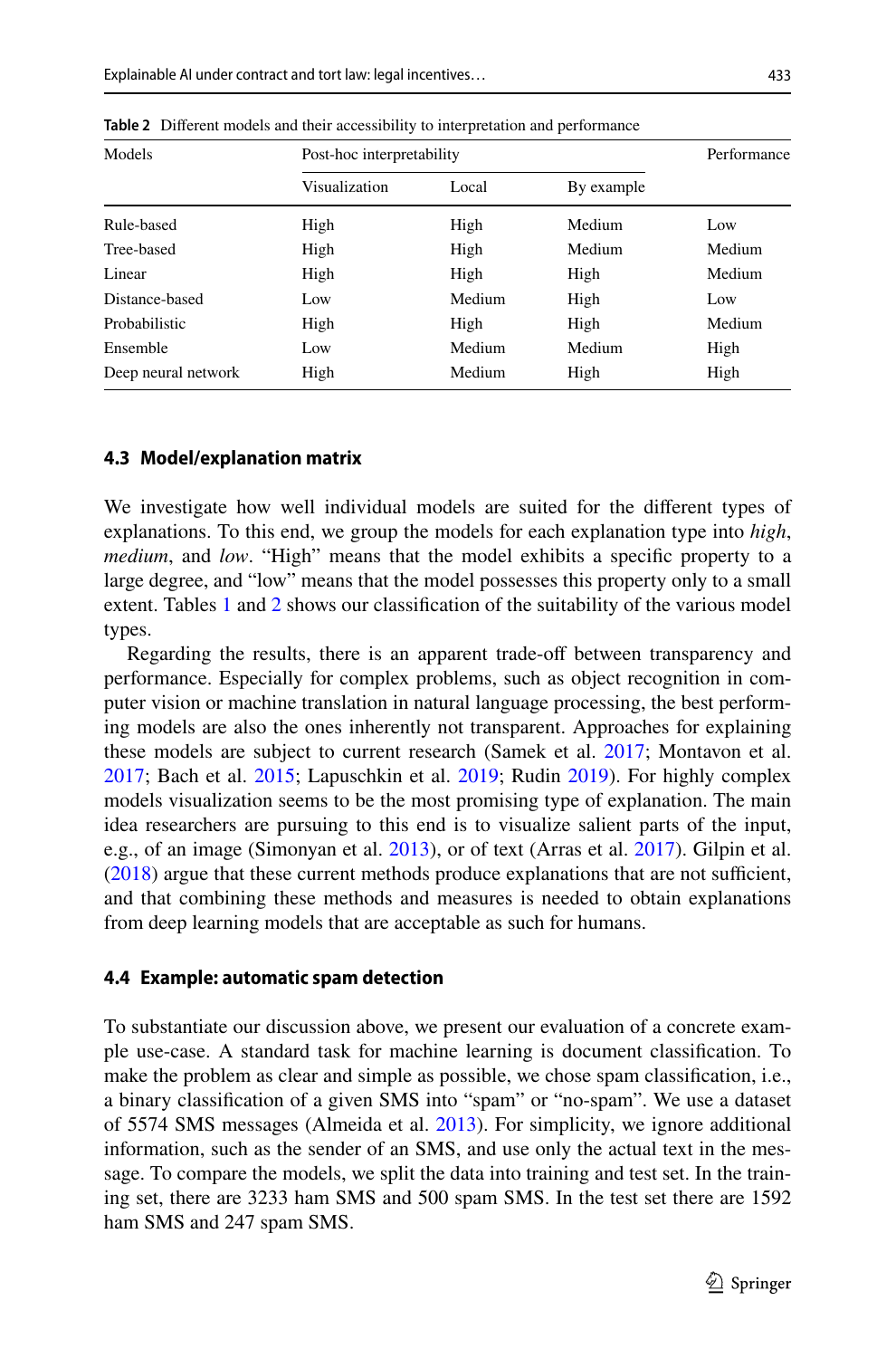<span id="page-19-0"></span>

| <b>Table 3</b> Different models and<br>their classification accuracy for<br>SMS-spam prediction | Models                   | Clas-<br>sification<br>accuracy |
|-------------------------------------------------------------------------------------------------|--------------------------|---------------------------------|
|                                                                                                 | Deep neural network: CNN | 0.985                           |
|                                                                                                 | Linear: SVM              | 0.983                           |
|                                                                                                 | Probabilistic: LR        | 0.978                           |
|                                                                                                 | Rule-based: NB           | 0.977                           |
|                                                                                                 | Ensemble: RF             | 0.976                           |
|                                                                                                 | Tree-based: DT           | 0.965                           |
|                                                                                                 | Distance-based: kNN      | 0.948                           |

Spam detection does not require overly complicated models. The existence of certain keywords (e.g., "promotion", "offer", "Viagra", etc.) is often enough to identify unsolicited messages. Given this simple task where a deeper understanding of sentences or context is not necessary, simpler models not only explain the predictions better but even outperform more complex models. Our results for SMS-spam classifcation, which are similar to the ones reported by Almeida et al. ([2013\)](#page-21-2), are shown in Table [3.](#page-19-0) We compare the prototypical models as described in Sect. [4.2](#page-17-2). For this task, very simple models, such as naive Bayes can outperform more complex models, e.g. ensemble models, such as random forests, under certain conditions, e.g., if only a small amount of annotated training data is available. These simple models can easily explain their predictions. Since they usually assume that input features are independent (naive Bayes assumption), the mere occurrence of a word in the message explains a certain prediction. E.g., the word "free" (lowercase) occurs 52 times in spam SMS in comparison to 43 times in ham SMS, even though there are much more ham SMS than spam ones. If one considers the word "FREE" (uppercase), the ratio is overwhelmingly in favor of spam: it occurs only once in a ham SMS, but 134 times in spam SMS. A simple rule, such as *if an SMS contains the terms "free" and "camcorder" then classify it as spam*, results in 100% accuracy without any wrong predictions in the complete data set and directly explains the decision (occurrence of these two words).

Therefore, it is not enough from a computer science research perspective to focus on making complex models explainable, but also to choose the right model for the task at hand. The trade-of between performance and accuracy might only hold for a subset of particularly complex problems (Rudin [2019;](#page-23-6) Chen et al. [2018\)](#page-22-24), such as image classifcation and machine translation. Unfortunately, the human need for explanations is higher for complex problems, where models can achieve suprahuman accuracy. "Obvious" predictions do not require explanation.

### **4.5 Outlook: interactions between technology and the law**

Diferent models difer widely in the degree to which the decisive features and weights of the model can be extracted (Burrell [2016\)](#page-22-25). Under decision trees, at least in theory, the algorithmic output can be determined by walking from the trees' root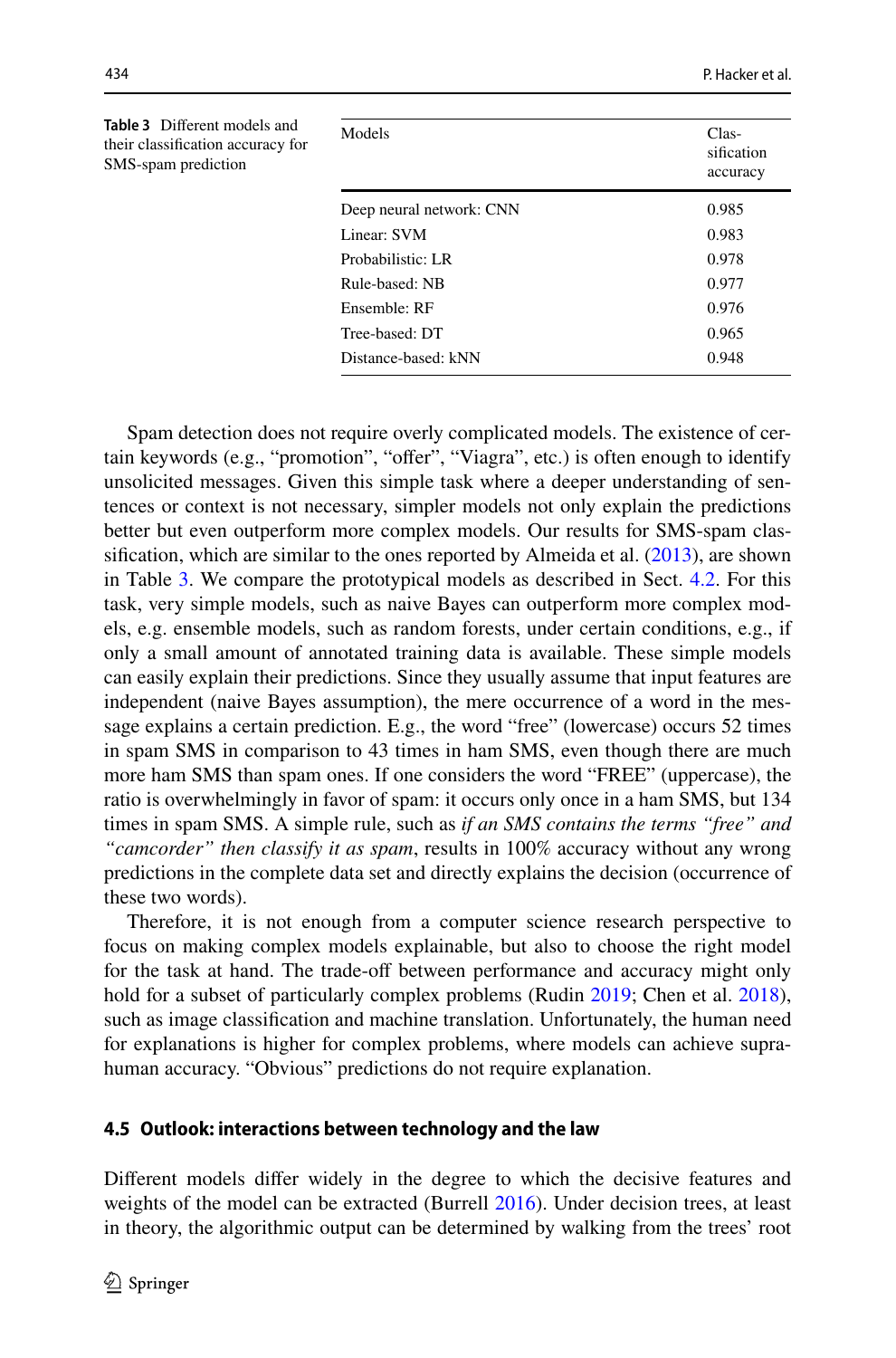along branches to the terminal leaves. At the very opposite end of the spectrum, deep neural networks do not lend themselves to an easy explanation, both because it is difcult to extract decision weights from the highly non-linear mathematical model (Li et al. [2018](#page-23-26)), and because hidden layers may operate with features that bear no resemblance to any concepts easily understandable by humans (Burrell [2016](#page-22-25)). However, recent advances in interpretable machine learning show that it may be possible to train a second model to approximate, if not globally, at least locally the behavior of the model that needs to be explained (Ribeiro et al. [2016\)](#page-23-8). This means that, at least for specifc instances of decisions, positive and negative decision factors can potentially be identifed. What is more, other approaches even allow to test to what extent specifc, human-understandable concepts were used by the deep neural network in its classifcation process (Kim et al. [2018](#page-22-26)). Importantly, this may allow a doctor, for example, to determine whether the algorithmic output is likely based on an "accurate understanding" of the training data; this helps to evaluate whether the performance of the model translates to real-world examples, or not (Ribeiro et al. [2016](#page-23-8); Kim et al. [2018](#page-22-26); Lapuschkin et al. [2019\)](#page-23-9). Similarly, risk assessment experts in companies could seek to verify, via interpretable machine learning, to what extent the model fts the specifc context they are deploying it in. As has been noted, more accurate models [refned via LASSO, for example Tibshirani ([1996\)](#page-24-13)] may even sometimes be more explainable as they pick up less spurious correlations from the training data and focus on the "relevant" correlations (Selbst and Barocas [2018\)](#page-23-27); these can then be the basis for an explanation. All in all, while interpretable machine learning certainly still has a long way to go, the advent of explainability requirements will likely inject even more force into these models. Their development and deployment will likely beneft both decision makers and data subjects in the long run. Again, the law impels the adoption of socially desirable machine learning technology.

Conversely, technological progress has important implications for the law. In order to make the cost-beneft analysis trading of the accuracy against the explainability of diferent models, non-technical professionals like medical doctors and corporate managers will likely either need to acquire technical expertise on their own or work with professional developers of machine learning applications. This is particularly important since, as our experiment with the spam prediction model showed, increased explainability need not necessarily imply reduced accuracy. To be sure, we selected a simple problem (spam classifcation) to show the trade-of between accuracy and simplicity/transparency of models. For more complicated problem settings, general explanation generation algorithms and trade-ofs between accuracy and explainability are hard to come by. Hence, often, there are only very specialized solutions for experts to inspect the models, making the transdisciplinary teaming even more important.

Nevertheless, data-driven validation of the trade-of in the respective areas of application seems necessary. In fact, the increased adoption of ML tools will lead, we posit, not only to an increased importance of human-machine-teaming, but also to the emergence of more interdisciplinary work units within business organizations. In order to meet the requirements imposed by contract and tort law, sector specifc experts, such as medical doctors or corporate managers, will often have to team up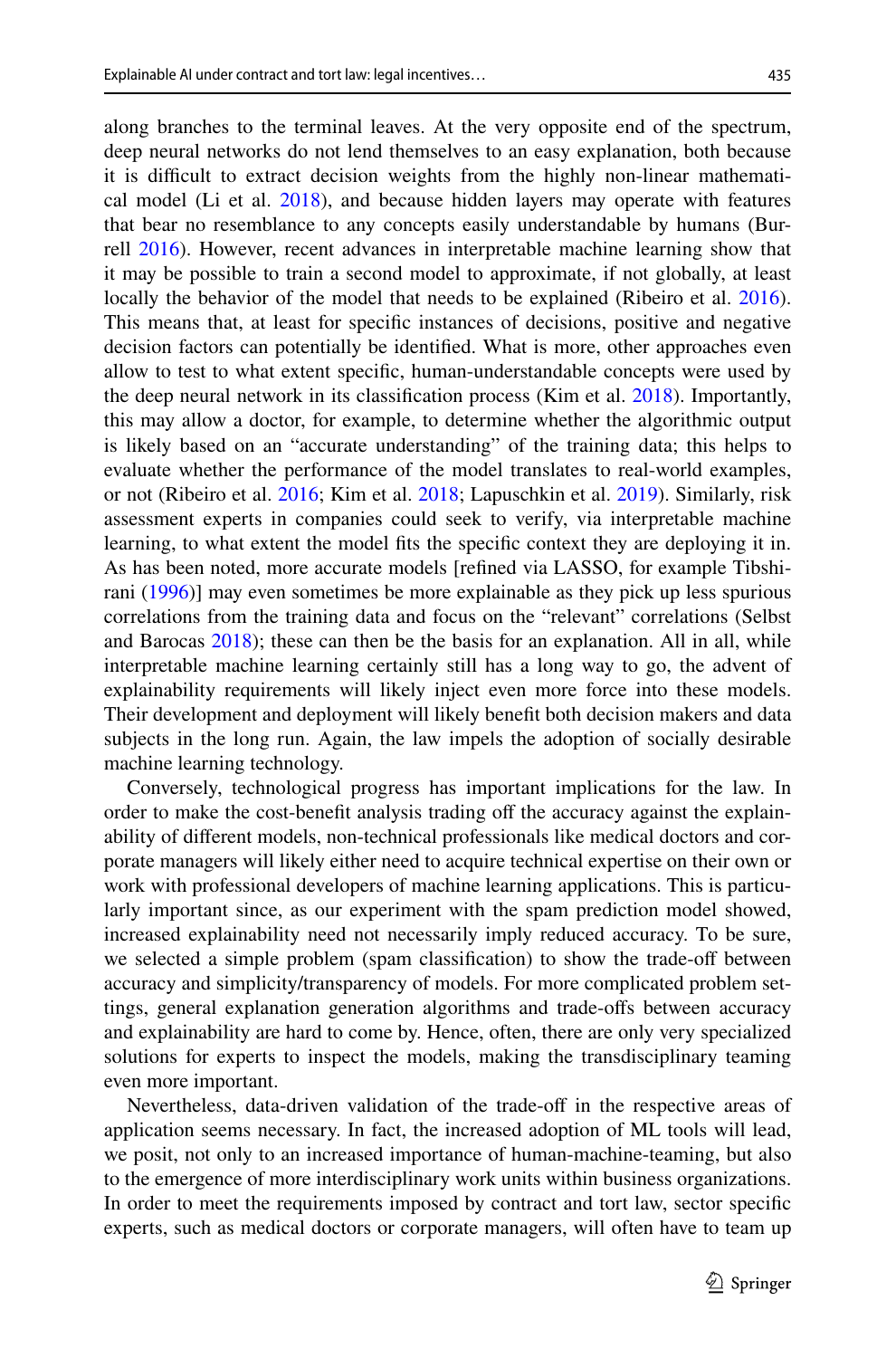with professional developers of machine learning applications in order to correctly evaluate the diferent models at their disposal. This is certainly not a bad thing: potentially, the law in this sense sets incentives for fruitful interdisciplinary collaborations that lead to progress both on the professional and on the technical side of the respective felds.

## <span id="page-21-0"></span>**5 Conclusion**

In conclusion, we have shown that the relationship of AI and the law is more complex than policy analysis often suggests. The law not only limits AI technology; it often sets incentives for, or even mandates the application of, the use of models when their very use minimizes the risk of liability. However, the devil is in the details. Machine learning research ofers an ever wider array of input patterns, model types, and diferent performance metrics. Some of these will be particularly suited to certain legal tasks, such as risk analysis or contract compliance; others will indeed face limitations from anti-discrimination or data protection law. Even these constraints, however, may eventually be helpful for guiding machine learning research, by setting incentives for developing socially optimal, accurate and interpretable models—or at least for raising awareness among professionals of the extent to which these parameters have to be traded off to make an informed decision about whether or not to adopt a specific ML model in the fist place.

**Acknowledgements** : Open Access funding provided by Projekt DEAL.

**Funding** The research for this article was in part (Philipp Hacker) supported by an AXA Postdoctoral Scholarship awarded by the AXA Research Fund.

#### **Compliance with ethical standards**

**Confict of interest** The authors declare that they have no confict of interest.

**Open Access** This article is licensed under a Creative Commons Attribution 4.0 International License, which permits use, sharing, adaptation, distribution and reproduction in any medium or format, as long as you give appropriate credit to the original author(s) and the source, provide a link to the Creative Commons licence, and indicate if changes were made. The images or other third party material in this article are included in the article's Creative Commons licence, unless indicated otherwise in a credit line to the material. If material is not included in the article's Creative Commons licence and your intended use is not permitted by statutory regulation or exceeds the permitted use, you will need to obtain permission directly from the copyright holder. To view a copy of this licence, visit [http://creativecommons.org/licen](http://creativecommons.org/licenses/by/4.0/) [ses/by/4.0/](http://creativecommons.org/licenses/by/4.0/).

## **References**

<span id="page-21-2"></span>Almeida T, Hidalgo JMG, Silva TP (2013) Towards sms spam fltering: results under a new dataset. Int J Inf Secur Sci 2(1):1–18

<span id="page-21-1"></span>Arras L, Horn F, Montavon G, Müller KR, Samek W (2017) What is relevant in a text document?: An interpretable machine learning approach. PloS one 12(8):e0181142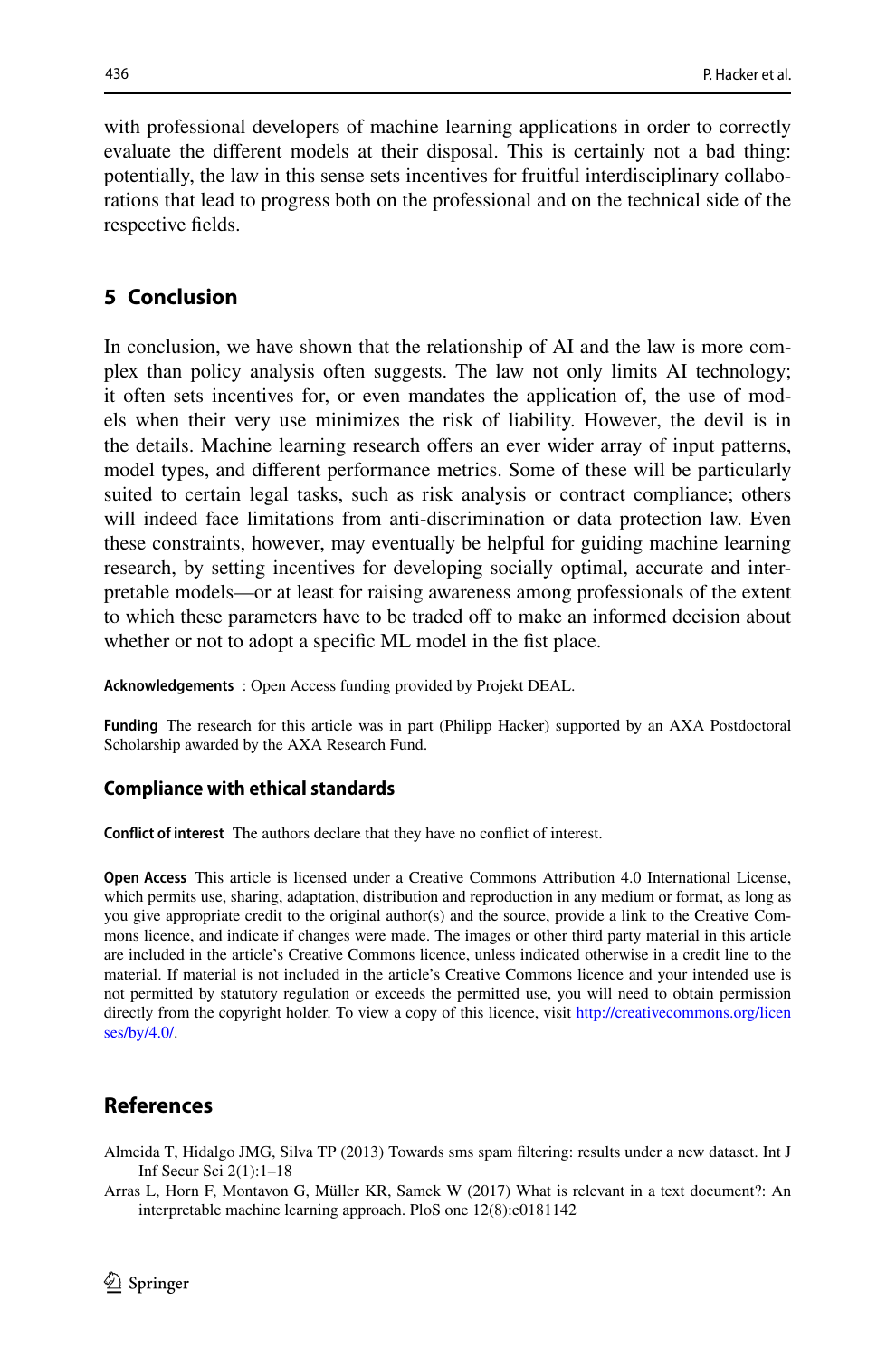- <span id="page-22-4"></span>Bach S, Binder A, Montavon G, Klauschen F, Müller KR, Samek W (2015) On pixel-wise explanations for non-linear classifer decisions by layer-wise relevance propagation. PloS one 10(7):e0130140
- <span id="page-22-21"></span>Biran O, Cotton C (2017) Explanation and justifcation in machine learning: a survey. In: IJCAI-17 workshop on explainable AI (XAI), pp 1–6
- <span id="page-22-25"></span>Burrell J (2016) How the machine thinks: understanding opacity in machine learning algorithms. Big Data Soc 3(1):2053951715622512
- <span id="page-22-1"></span>Calo R (2016) Robots in American law. University of Washington School of Law Research Paper (2016-04)
- <span id="page-22-15"></span>Caruana R (2015) Intelligible models for healthcare. In: Proceedings of the 21th ACM SIGKDD international conference on knowledge discovery and data mining, vol 21, pp 1721–1730
- <span id="page-22-24"></span>Chen C, Lin K, Rudin C, Shaposhnik Y, Wang S, Wang T (2018) An interpretable model with globally consistent explanations for credit risk. arXiv preprint [arXiv:181112615](http://arxiv.org/abs/181112615)
- <span id="page-22-0"></span>Cowgill B (2017) Automating judgement and decision-making: theory and evidence from résumé screening. In: Columbia University, 2015 Empirical Management Conference
- <span id="page-22-8"></span>De Fauw J (2018) Clinically applicable deep learning for diagnosis and referral in retinal disease. Nat Med 24(9):1342
- <span id="page-22-7"></span>Ding Y (2018) A deep learning model to predict a diagnosis of alzheimer disease by using 18F-FDG PET of the brain. Radiology 290:456–464
- <span id="page-22-2"></span>Doshi-Velez F (2017) Accountability of AI under the law: the role of explanation. [arXiv](http://arxiv.org/abs/171101134) preprint arXiv [:171101134](http://arxiv.org/abs/171101134)
- <span id="page-22-16"></span>Droste W (2018) Intelligente Medizinprodukte. Zeitschrift fr das gesamte Medizinprodukterecht 18(4):109–114
- <span id="page-22-9"></span>Esteva A, Kuprel B, Novoa RA, Ko J, Swetter SM, Blau HM, Thrun S (2017) Dermatologist-level classifcation of skin cancer with deep neural networks. Nature 542(7639):115
- <span id="page-22-22"></span>Flach P (2012) Machine learning: the art and science of algorithms that make sense of data. Cambridge University Press, Cambridge
- <span id="page-22-13"></span>Froomkin M (2018) When AIs outperform doctors: confronting the challenges of a tort-induced overreliance on machine learning. Arizona Law Review, Forthcoming; University of Miami Legal Studies 18(3)
- <span id="page-22-23"></span>Gilpin LH, Bau D, Yuan BZ, Bajwa A, Specter M, Kagal L (2018) Explaining explanations: an overview of interpretability of machine learning. In: 5th International conference on data science and advanced analytics (DSAA), pp 80–89
- <span id="page-22-3"></span>Goodman B, Flaxman S (2016) Eu regulations on algorithmic decision-making and a right to explanation. In: ICML workshop on human interpretability in machine learning (WHI 2016), New York, NY. [arxiv:1606.08813](http://arxiv.org/abs/1606.08813) v1
- <span id="page-22-5"></span>Goodman B, Flaxman S (2017) European union regulations on algorithmic decision-making and a right to explanation. AI Mag 38(3):50–57
- <span id="page-22-12"></span>Greenberg MD (2009) Medical malpractice and new devices: defning an elusive standard of care. Health Matrix 19:423
- <span id="page-22-19"></span>Grundmann S (2012) European company law—organization fnance and capital markets. Intersentia, Cambridge
- <span id="page-22-14"></span>Hart D (2000) Evidenz-basierte Medizin und Gesundheitsrecht. MedR-Medizinrecht 18(1):1–5
- <span id="page-22-18"></span>Hopt KJ, Roth WH (2015) Sorgfaltspficht und verantwortlichkeit der vorstandsmitglieder. In: Grokommentar Aktiengesetz, vol 4(2). de Gruyter, p §93
- <span id="page-22-20"></span>Hume D (2016) An enquiry concerning human understanding. In: Seven masterpieces of philosophy, Routledge, pp 191–284
- <span id="page-22-10"></span>Jaklevic C (2017) MD Anderson cancer centers IBM Watson project fails, and so did the journalism related to it. Health News Review
- <span id="page-22-17"></span>Jiang T (2018) Using machine learning to analyze merger activity. Working paper UC Davis, 16 March 2018. [http://giovanniperi.ucdavis.edu/uploads/5/6/8/2/56826033/tifany\\_jiang.pdf.](http://giovanniperi.ucdavis.edu/uploads/5/6/8/2/56826033/tiffany_jiang.pdf) Accessed 10 Nov 2019
- <span id="page-22-11"></span>Katzenmeier C (2006) Aufklärung über neue medizinische Behandlungsmethoden—Robodoc
- <span id="page-22-26"></span>Kim B, Wattenberg M, Gilmer J, Cai C, Wexler J, Viegas F (2018) Interpretability beyond feature attribution: quantitative testing with concept activation vectors (tcav). In: International conference on machine learning, pp 2673–2682
- <span id="page-22-6"></span>Komorowski M, Celi LA, Badawi O, Gordon AC, Faisal AA (2018) The artifcial intelligence clinician learns optimal treatment strategies for sepsis in intensive care. Nat Med 24(11):1716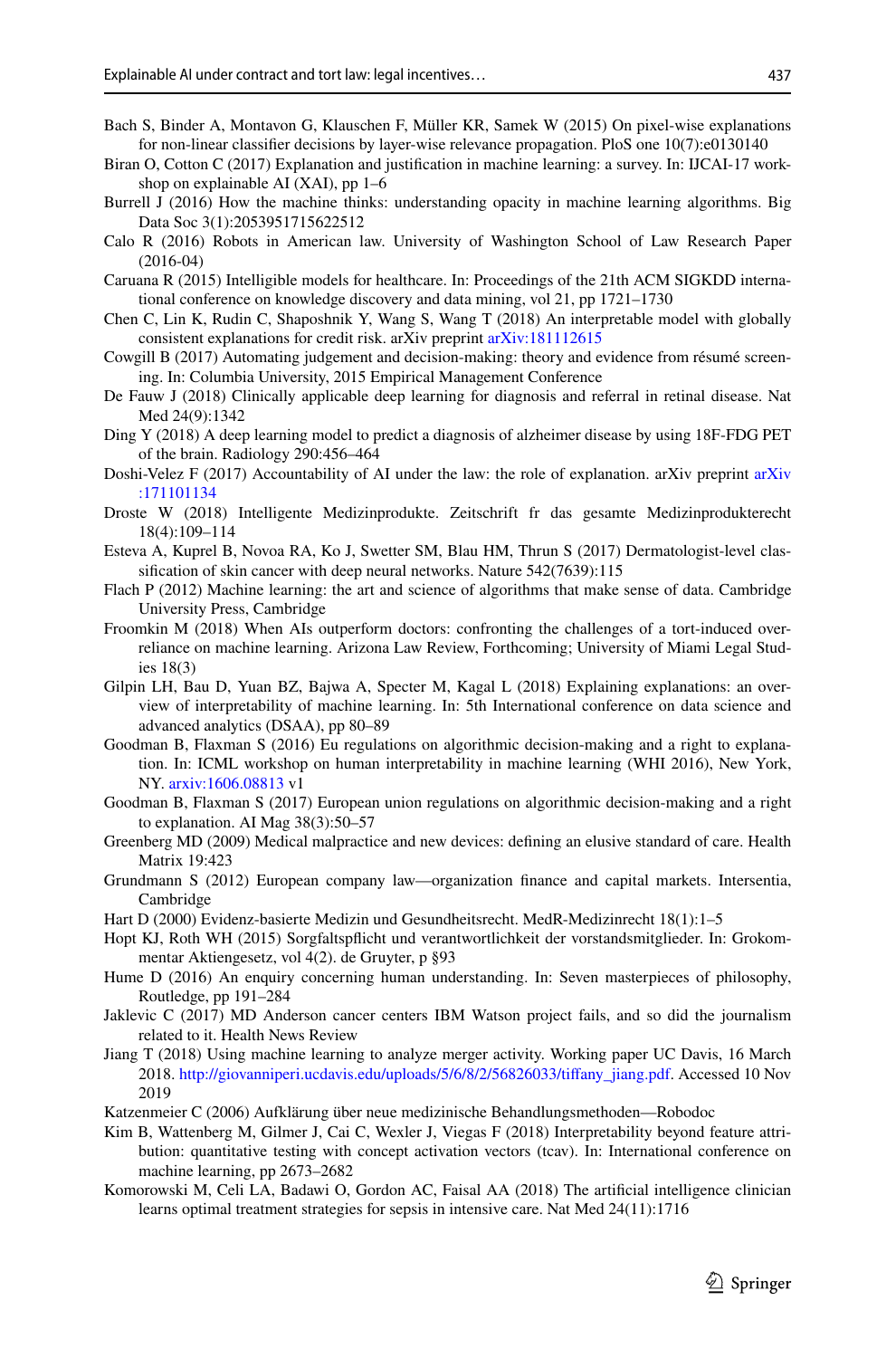- <span id="page-23-13"></span>Kourou K, Exarchos TP, Exarchos KP, Karamouzis MV, Fotiadis DI (2015) Machine learning applications in cancer prognosis and prediction. Comput Struct Biotechnol J 13:8–17
- <span id="page-23-22"></span>Kraakman R (2017) The anatomy of corporate law—a comparative and functional approach. Oxford University Press, Oxford
- <span id="page-23-9"></span>Lapuschkin S, Wäldchen S, Binder A, Montavon G, Samek W, Müller KR (2019) Unmasking clever hans predictors and assessing what machines really learn. Nat Commun 10(1):1096
- <span id="page-23-17"></span>Laufs A (1990) Die Entwicklung des Arztrechts. NJur Wochenschr 24:1507–1513
- <span id="page-23-19"></span>Li K (2018) Corporate culture and mergers and acquisitions: evidence from machine learning. [https://](https://haslam.utk.edu/sites/default/files/files/LiMaiShenYan_Corporate%20Culture%20and%20Mergers%20and%20Acquisitions_20180429.pdf) [haslam.utk.edu/sites/default/files/files/LiMaiShenYan\\_Corporate%20Culture%20and%20Mer](https://haslam.utk.edu/sites/default/files/files/LiMaiShenYan_Corporate%20Culture%20and%20Mergers%20and%20Acquisitions_20180429.pdf) [gers%20and%20Acquisitions\\_20180429.pdf.](https://haslam.utk.edu/sites/default/files/files/LiMaiShenYan_Corporate%20Culture%20and%20Mergers%20and%20Acquisitions_20180429.pdf) Accessed 10 Nov 2019
- <span id="page-23-26"></span>Li O, Liu H, Chen C, Rudin C (2018) Deep learning for case-based reasoning through prototypes: a neural network that explains its predictions. In: Thirty-second AAAI conference on artifcial intelligence<br>Lipton ZC (2018)
- <span id="page-23-7"></span>The mythos of model interpretability. Oueue  $16(3):30:31-30:57$ 10.1145/3236386.3241340
- <span id="page-23-4"></span>Malgieri G, Comandé G (2017) Why a right to legibility of automated decision-making exists in the general data protection regulation. Int Data Priv Law 7(6):243–265
- <span id="page-23-23"></span>Miller T (2019) Explanation in artifcial intelligence: insights from the social sciences. Artif Intell 267:1–38
- <span id="page-23-24"></span>Monroe D (2018) AI, explain yourself. Commun ACM 61(11):11–13
- <span id="page-23-11"></span>Montavon G, Lapuschkin S, Binder A, Samek W, Müller KR (2017) Explaining nonlinear classifcation decisions with deep taylor decomposition. Pattern Recognit 65:211–222
- <span id="page-23-5"></span>Mori T, Uchihira N (2018) Balancing the trade-off between accuracy and interpretability in software defect prediction. Empirical Softw Eng 24:1–47
- <span id="page-23-12"></span>Party ADPW (2017) Guidelines on automated individual decision-making and profling for the purposes of regulation 2016/679
- <span id="page-23-14"></span>Press X (2018) China focus: AI beats human doctors in neuroimaging recognition contest. [http://www.](http://www.xinhuanet.com/english/2018-06/30/c_137292451.htm) [xinhuanet.com/english/2018-06/30/c\\_137292451.htm.](http://www.xinhuanet.com/english/2018-06/30/c_137292451.htm) Accessed 10 Nov 2019
- <span id="page-23-1"></span>Reed C, Kennedy E, Silva S (2016) Responsibility, autonomy and accountability: legal liability for machine learning. Queen Mary School of Law Legal Studies Research Paper (243)
- <span id="page-23-8"></span>Ribeiro MT, Singh S, Guestrin C (2016) Why should I trust you?: explaining the predictions of any classifer. In: Proceedings of the ACM SIGKDD international conference on knowledge discovery and data mining. ACM, pp 1135–1144
- <span id="page-23-18"></span>Rosoff AJ (2001) Evidence-based medicine and the law: the courts confront clinical practice guidelines. J Health Politics Policy Law 26(2):327–368
- <span id="page-23-15"></span>Ross C, Swetlitz I (2018) IBMs watson supercomputer recommended unsafe and incorrect cancer treatments, internal documents show. Stat News. [https://www.statnews.com/2018/07/25/ibm-watso](https://www.statnews.com/2018/07/25/ibm-watson-recommended-unsafeincorrect-treatments) [n-recommended-unsafeincorrect-treatments.](https://www.statnews.com/2018/07/25/ibm-watson-recommended-unsafeincorrect-treatments) Accessed 10 Nov 2019
- <span id="page-23-0"></span>Royal Society (2017) Machine learning: the power and promise of computers that learn by example
- <span id="page-23-6"></span>Rudin C (2019) Stop explaining black box machine learning models for high stakes decisions and use interpretable models instead. Nat Mach Intell 1(5):206
- <span id="page-23-16"></span>Rudin C, Ustun B (2018) Optimized scoring systems: toward trust in machine learning for healthcare and criminal justice. Interfaces 48(5):449–466
- <span id="page-23-10"></span>Samek W, Wiegand T, Müller KR (2017) Explainable artifcial intelligence: understanding, visualizing and interpreting deep learning models. arXiv preprint [arXiv:170808296](http://arxiv.org/abs/170808296)
- <span id="page-23-2"></span>Selbst AD (2019) Negligence and AI's human users. Boston University Law Review, Forthcoming
- <span id="page-23-27"></span>Selbst AD, Barocas S (2018) The intuitive appeal of explainable machines. Fordham L Rev 87:1085
- <span id="page-23-3"></span>Selbst AD, Powles J (2017) Meaningful information and the right to explanation. Int Data Priv Law 7(4):233–242
- <span id="page-23-21"></span>Shao B, Asatani K, Sataka I (2018) Analyzing mergers and acquisitions (M&A) in Japan using AI methods. In: Proceedings of the annual conference of JSAI. The Japanese Society for Artifcial Intelligence, pp 2J1–214
- <span id="page-23-20"></span>Shibayama S (2008) Efect of mergers and acquisitions on drug discovery: perspective from a case study of a Japanese pharmaceutical company. Drug Discov Today 13:86–93
- <span id="page-23-25"></span>Simonyan K, Vedaldi A, Zisserman A (2013) Deep inside convolutional networks: visualising image classifcation models and saliency maps